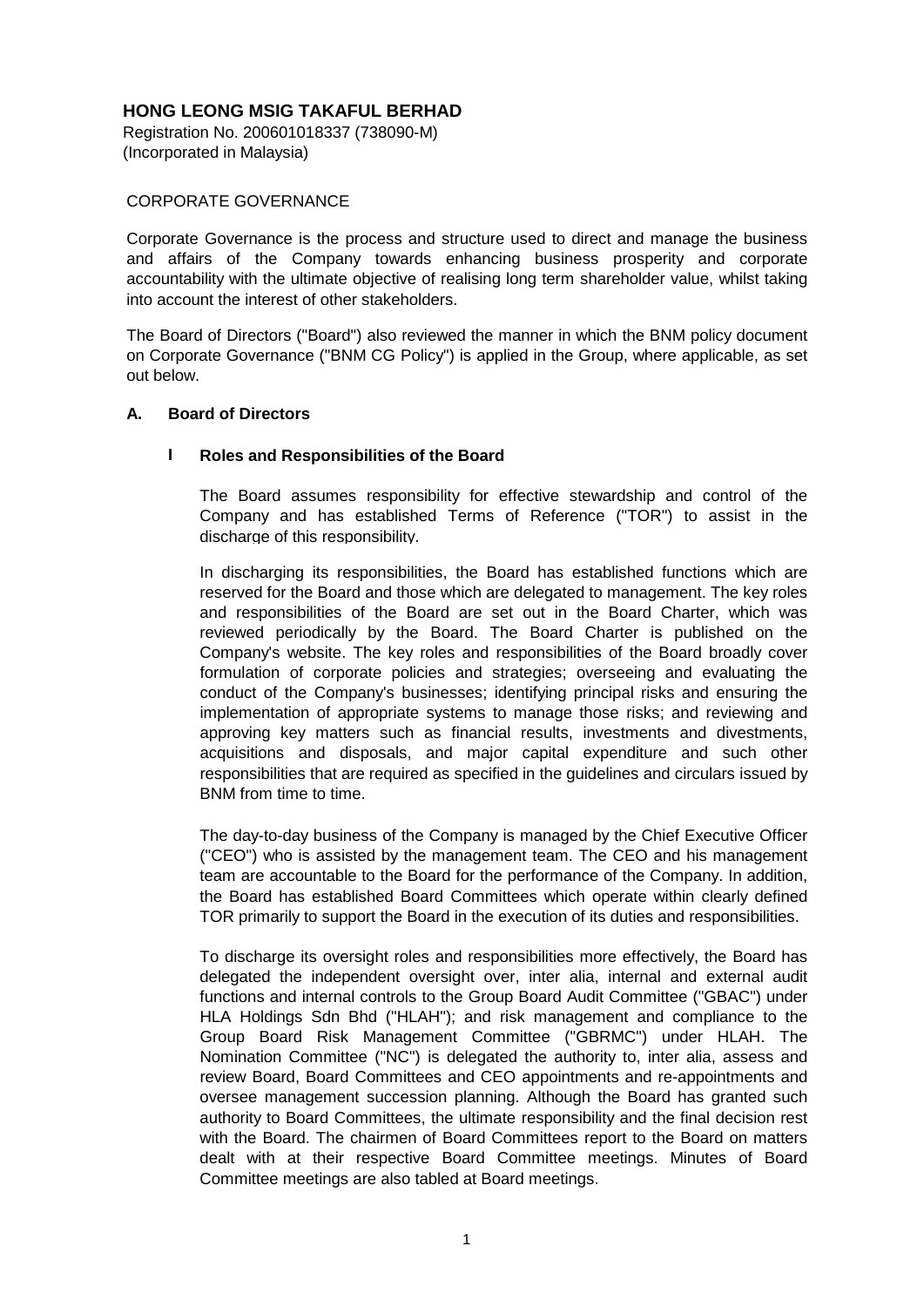Registration No. 200601018337 (738090-M) (Incorporated in Malaysia)

# **(CONTINUED)**

## CORPORATE GOVERNANCE (CONTINUED)

### **A. Board of Directors (continued)**

### **I Roles and Responsibilities of the Board (continued)**

There is a clear division of responsibilities between the Chairman of the Board and the CEO. This division of responsibilities between the Chairman and the CEO ensures an appropriate balance of roles, responsibilities and accountability.

The Chairman leads the Board and ensures its smooth and effective functioning.

The CEO is responsible for formulating the vision and recommending policies and the strategic direction of the Company for approval by the Board, implementing the decisions of the Board, initiating business ideas and corporate strategies to create competitive edge and enhancing shareholder wealth, providing management of the day-to-day operations of the Company and tracking compliance and business progress.

Independent Non-Executive Directors ("INEDs") are responsible for providing insights, unbiased and independent views, advice and judgment to the Board and bring impartiality to Board deliberations and decision-making. They also ensure effective checks and balances on the Board. There are no relationships or circumstances that could interfere with or are likely to affect the exercise of the INEDs' independent judgment or their ability to act in the best interest of the Company and its shareholders.

The Board observes the Code of Ethics for Company Directors established by the Companies Commission of Malaysia ("CCM") which is available at CCM's website at 'www.ssm.com.my'. In addition, the Company also has a Code of Conduct and Ethics that sets out sound principles and standards of good practice which are to be observed by the employees. A Whistleblowing Policy has also been established by the Company and it provides a structured channel for all employees of the Company and any other persons providing services to, or having a business relationship with the Company, to report any concerns about any improper conducts, wrongful acts or malpractice committed within the Company.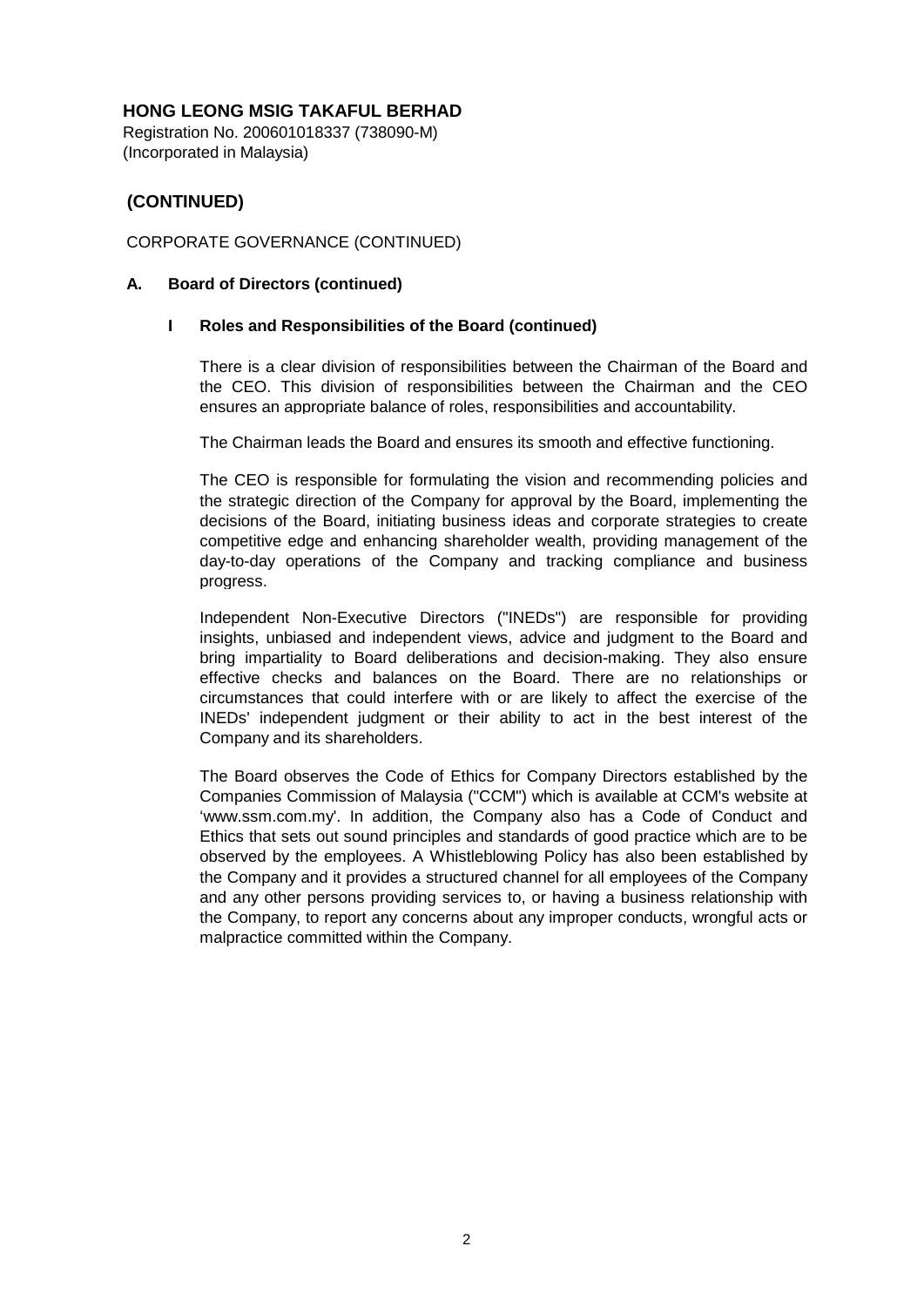Registration No. 200601018337 (738090-M) (Incorporated in Malaysia)

# **(CONTINUED)**

## CORPORATE GOVERNANCE (CONTINUED)

### **A. Board of Directors (continued)**

### **II Board Composition**

The Board currently comprises five (5) Directors. The five (5) Directors are made up of one (1) Executive Director and four (4) Non-Executive Directors, of whom three (3) are independent.

The Company is guided by BNM Corporate Governance Policy in determining its board composition. The Board shall determine the appropriate size of the Board to enable an efficient and effective conduct of Board deliberation. The Board shall have a balance of skills and experience to commensurate with the complexity, size, scope and operations of the Company. Board members should have the ability to commit time and effort to carry out their duties and responsibilities effectively.

The Board recognises the merits of Board diversity in adding value to collective skills, perspectives and strengths to the Board. The Board will consider appropriate targets in Board diversity including gender balance on the Board and will take the necessary measures to meet these targets from time to time as appropriate.

Based on the review of the Board composition in July 2020, the Board is of the view that the current size and composition of the Board are appropriate and effective for the control and direction of the Group's strategy and business. The composition of the Board also fairly reflects the investment of shareholders in the Company.

### **III Board Meetings**

The Board met seven (7) times during the financial year ended 30 June 2020 with timely notices of issues to be discussed. Details of attendance of each Director are as follow:

| <b>Directors</b>                                  | <b>Attendance</b> |
|---------------------------------------------------|-------------------|
| Mr Martin Giles Manen (Chairman)                  | 7/7               |
| YM Tunku Dato' Mahmood Fawzy bin Tunku Muhiyiddin | 7/7               |
| Ms Loh Guat Lan                                   | 7/7               |
| Mr Masakatsu Komaita                              | 7/7               |
| Encik Zulkiflee Bin Hashim                        | 7/7               |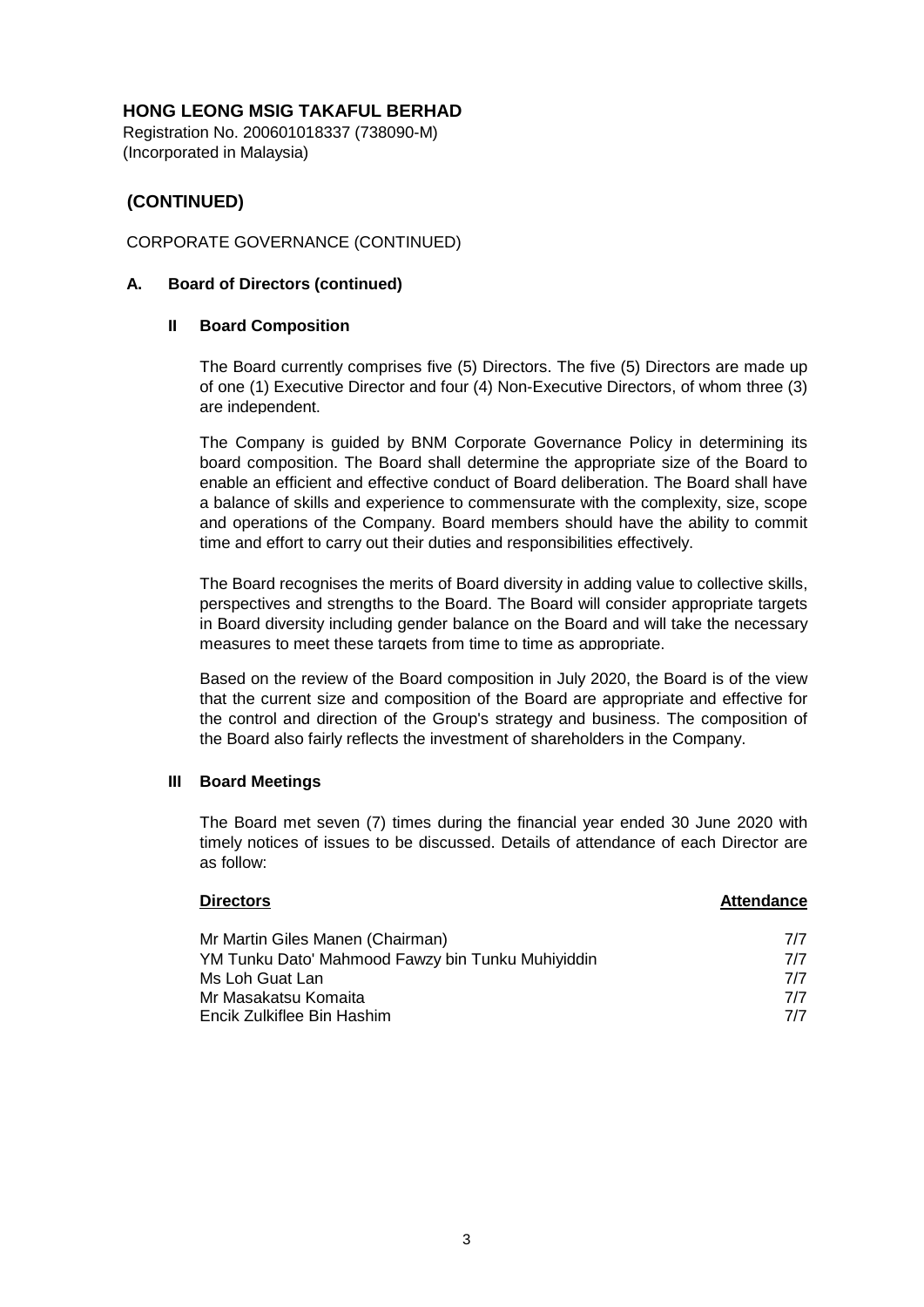Registration No. 200601018337 (738090-M) (Incorporated in Malaysia)

# **(CONTINUED)**

### CORPORATE GOVERNANCE (CONTINUED)

### **A. Board of Directors (continued)**

**Directors' Profile**

### **1 MR MARTIN GILES MANEN Chairman/Non-Executive Director/Independent Age 65, Male, Malaysian**

Mr Martin Giles Manen is a Chartered Accountant and a member of the Malaysian

Institute of Accountants and the Malaysian Institute of Certified Public Accountants.

Mr Martin Manen had served more than 21 years with Sime Darby Group from January 1986 to July 2007, holding various senior roles, including Executive Director, Group Tax Controller, Group Company Secretary and Group Finance Director. During his term as Group Finance Director and Executive Director of Sime Darby Berhad, he had full responsibility for the entire finance function within the Sime Darby Group, encompassing finance & accounting, corporate finance & planning, and information technology, with all of the divisional finance directors reporting to him. He also had served as a member of the Malaysian Accounting Standards Board, the Executive Committee of the International Fiscal Association (Malaysian Branch), the Task Force on the formation of an Audit Oversight Board chaired by the Securities Commission ("SC") and the Accounting Technical Panel of the SC as well as a Director and Chairman of the Board Audit and Risk Management Committee of Hong Leong Investment Bank Berhad.

Mr Martin Manen is the Chairman of Hong Leong MSIG Takaful Berhad ("HLMT") and was appointed to the Board of HLMT on 16 April 2018. He is a member of the Remuneration Committee ("RC") of HLMT and a member of the GBAC of HLAH.

Mr Martin Manen is presently an INED and Chairman of Audit Committee of Heineken Malaysia Berhad, a company listed on the Main Market of Bursa Malaysia Securities Berhad and an INED of BOS Wealth Management Malaysia Berhad, a public company.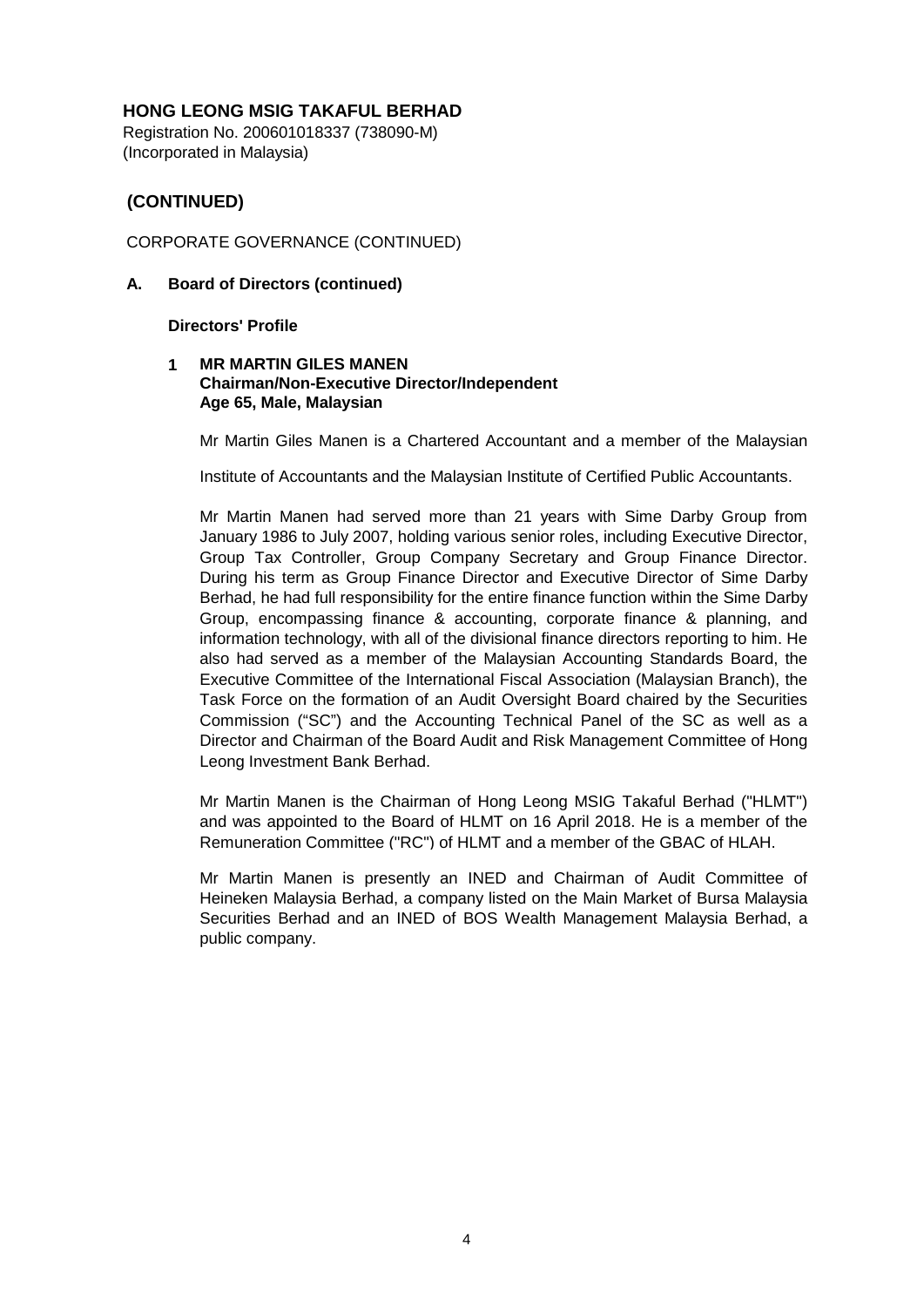Registration No. 200601018337 (738090-M) (Incorporated in Malaysia)

# **(CONTINUED)**

CORPORATE GOVERNANCE (CONTINUED)

### **A. Board of Directors (continued)**

### **Directors' Profile (continued)**

### **2 YM TUNKU DATO' MAHMOOD FAWZY BIN TUNKU MUHIYIDDIN Non-Executive Director/Independent Age 62, Male, Malaysian**

YM Tunku Dato' Mahmood Fawzy bin Tunku Muhiyiddin received his BA (Hons) Business Studies from the Polytechnic of Central London, Masters in Business Administration from the University of Warwick, the Diploma in Marketing from the Chartered Institute of Marketing. He is a Fellow of the Institute of Corporate Directors Malaysia, Member of the Australian Institute of Company Directors, Malaysian Institute of Management, and Malaysian Institute of Corporate Governance.

YM Tunku Dato' Mahmood Fawzy was appointed to the Board of HLMT on 3 January 2012. He is a member of the RC and the NC of HLMT and also a member of the GBAC and the GBRMC of HLAH.

YM Tunku Dato' Mahmood Fawzy is the Chairman of Deutsche Bank (Malaysia) Berhad and an Independent Director of Hong Leong Assurance Berhad ("HLA") and Hong Leong Asset Management Bhd. He is also the Chairman of Financial Services Professional Board ("FSPB"), which was established by Bank Negara Malaysia and Securities Commission Malaysia in 2014.

He was previously the Chairman of VADS Berhad, a wholly-owned subsidiary of Telekom Malaysia Berhad ("TM"), the Senior Independent Director of TM, an INED of Hong Leong Islamic Bank Berhad and SapuraKencana Petroleum Berhad/Kencana Petroleum Berhad and a Non-Independent Non-Executive Director of Malaysia Airports Holdings Berhad and Pos Malaysia Berhad. He was also a Director of Ethos Capital One Sdn Berhad, Federation of Investment Managers Malaysia, Webe Digital Sdn Bhd, a subsidiary of TM Group of companies, Energy Africa Limited, and Engen Limited in South Africa.

YM Tunku Dato' Mahmood Fawzy draws on a wealth of strategy, governance, management, and cross border experience in telecommunications, investment management and private equity activity, oil and gas, marine and aviation logistics, corporate advisory, banking and financial services, across several international locations including the United Kingdom, New Zealand, South Africa and Malaysia.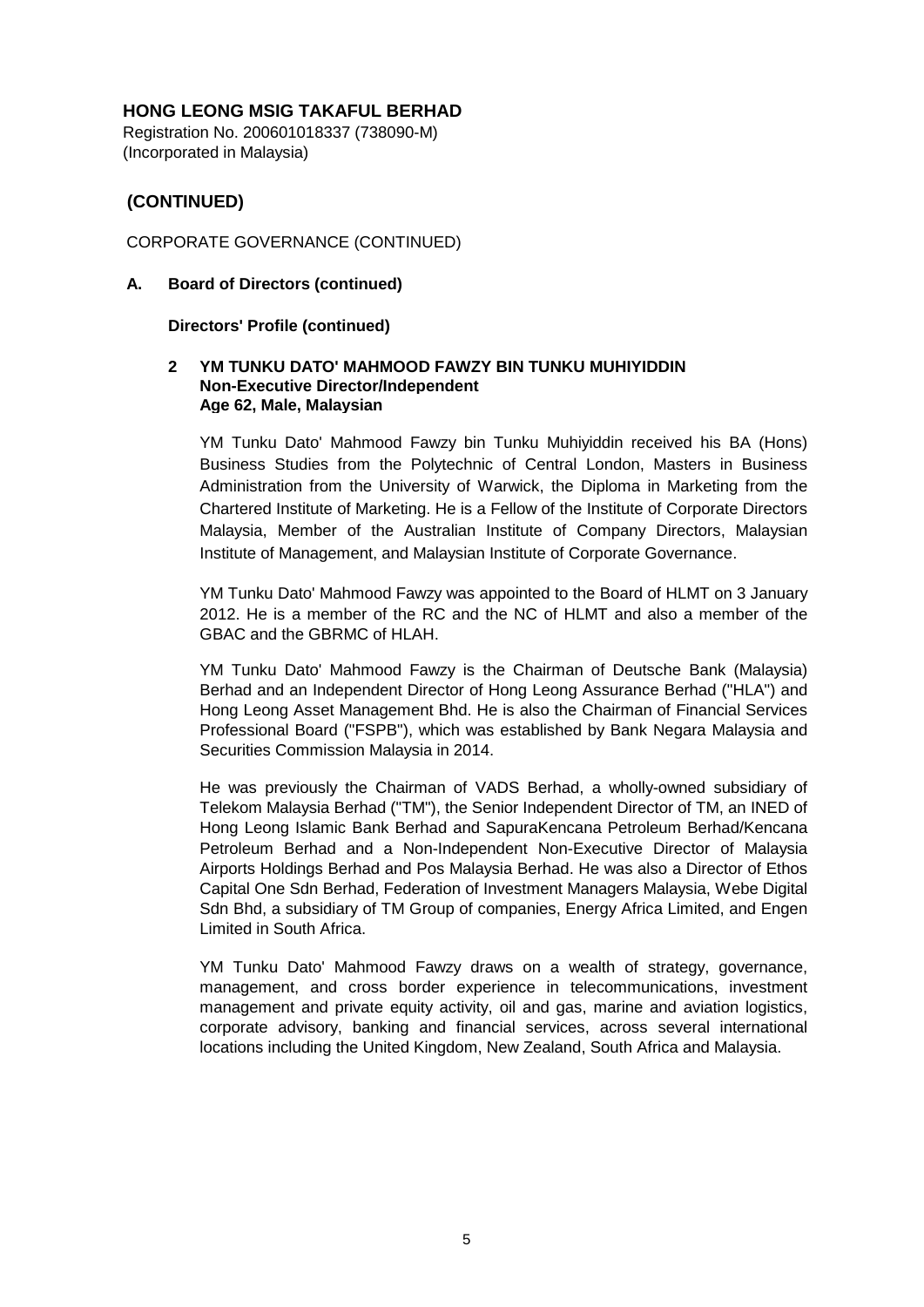Registration No. 200601018337 (738090-M) (Incorporated in Malaysia)

# **(CONTINUED)**

## CORPORATE GOVERNANCE (CONTINUED)

### **A. Board of Directors (continued)**

### **Directors' Profile (continued)**

#### **3 MS LOH GUAT LAN Executive Director/Non-Independent Age 55, Female, Malaysian**

Ms Loh Guat Lan holds a Bachelor of Science in Human Development (major in Food Nutrition) and is the fellow member of Life Management Institute (FLMI), Customer Service Management (CSM) and Life Office Management (LOMA). She is also a Certified Financial Planner (CFP) and Registered Financial Planner (RFP). Ms Loh has extensive experience in the insurance industry, including agency management, branch management, and agency development and training. She was previously the Chief Operating Officer (Life Division) of HLA and was subsequently appointed as the Group Managing Director/Chief Executive Officer of HLA on 1 September 2009. Prior to joining HLA, she was in the employment of American International Assurance Company Limited where her last position was Vice President & Senior Director of Agency (Malaysia).

Ms Loh was appointed to the Board of HLMT on 1 November 2009 and is a member of the NC of HLMT.

Ms Loh is the Chairman of HL Assurance Pte Ltd and a Director of MSIG Insurance (Malaysia) Bhd, HLAH and Hong Leong Insurance (Asia) Limited. She is also the President of Life Insurance Association of Malaysia (LIAM) and a Board Member of Financial Industry Collective Outreach (FINCO) and FSPB.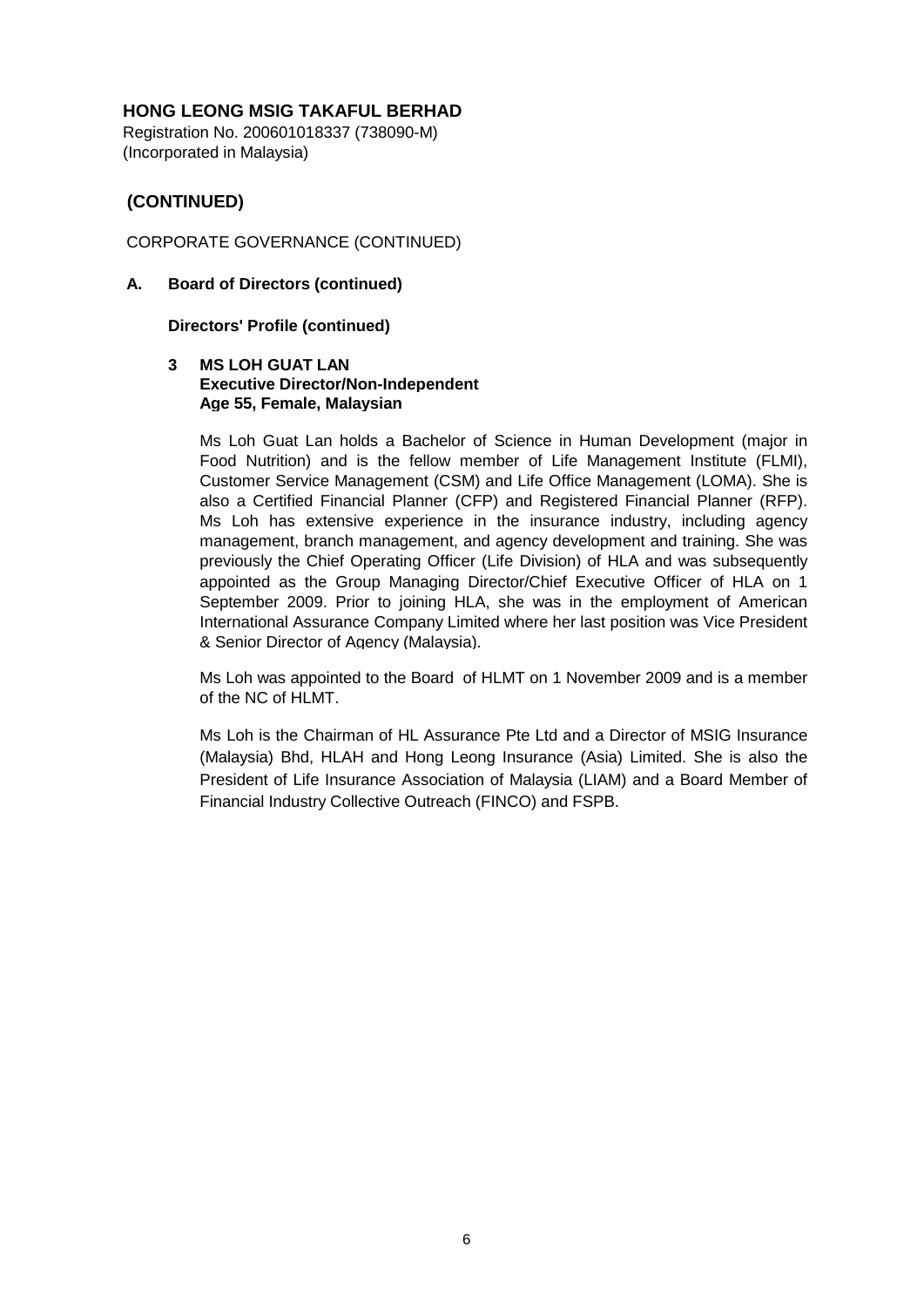Registration No. 200601018337 (738090-M) (Incorporated in Malaysia)

# **(CONTINUED)**

CORPORATE GOVERNANCE (CONTINUED)

## **A. Board of Directors (continued)**

### **Directors' Profile (continued)**

### **4 MR MASAKATSU KOMAITA Non-Executive Director/Non-Independent Age 58, Male, Japanese**

Mr Masakatsu Komaita graduated from the Faculty of Literature and Sciences, the Department of Economics, Yamagata University, Japan. He has over 33 years of experience in the insurance industry, all of which were in MSIG, and his experience and expertise encompasses sales promotion, sales planning of insurance as well as governance and administration of international business operations.

Mr Masakatsu Komaita first joined Mitsui Sumitomo Insurance Company, Limited ("MSIJ") in 1986, and was promoted to Assistant General Manager, Insurance Planning Department of Ginsen Company Limited, a subsidiary of MSIJ in 2007. In 2010, he was appointed as the Assistant General Manager, Government Business Development Department to lead the bancassurance for life insurance in Japan Post Group before assuming his position as Assistant General Manager, Corporate Planning of Asian Life Insurance Business Department in 2012. Mr Masakatsu Komaita was promoted to the position of General Manager on 1 April 2014 where he was responsible for business expansion into Asian local insurance business in Malaysia.

Mr Masakatsu Komaita was appointed to the Board of HLMT on 6 May 2014.

Mr Masakatsu Komaita is also a Director of HLA, a public company.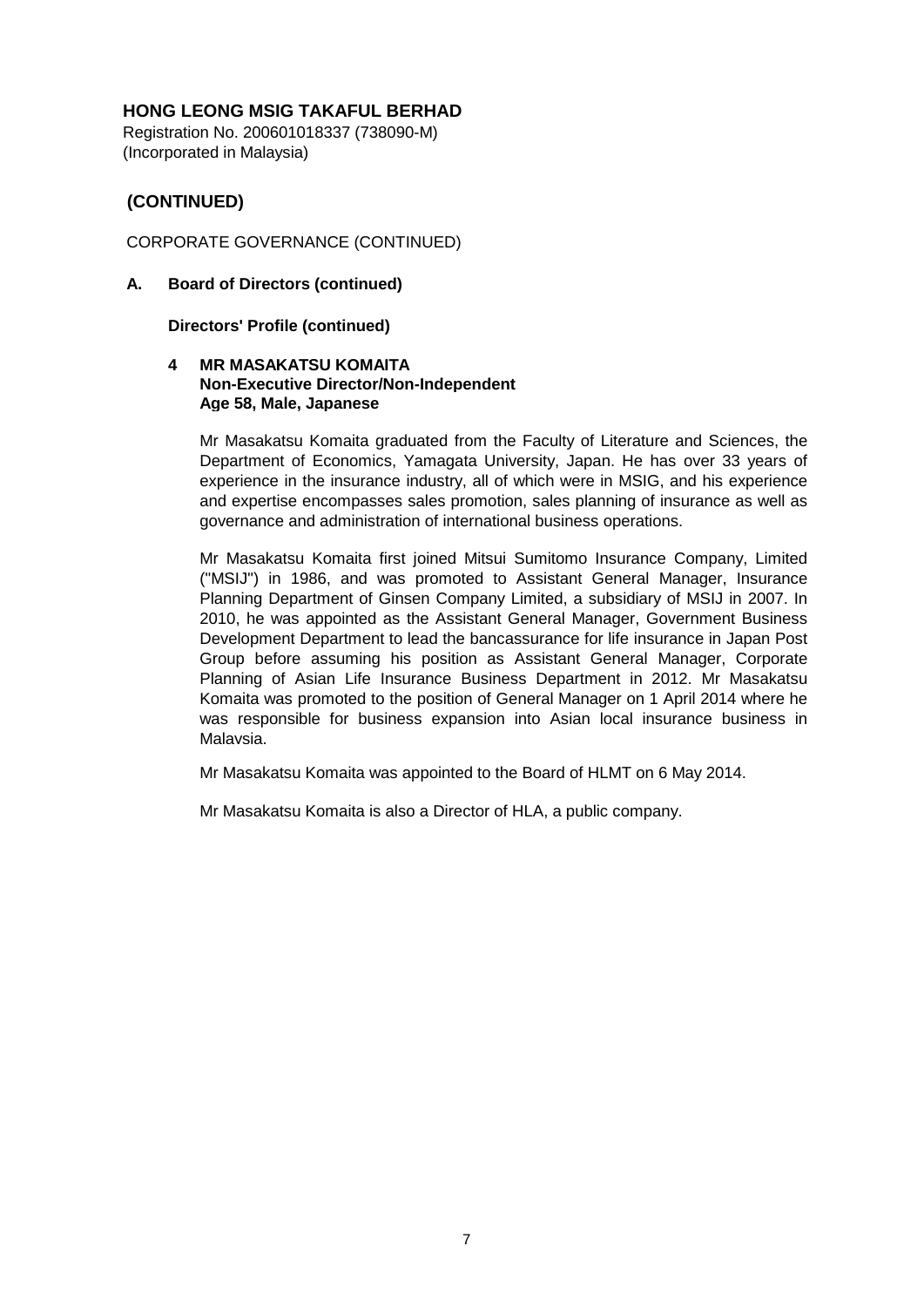Registration No. 200601018337 (738090-M) (Incorporated in Malaysia)

# **(CONTINUED)**

## CORPORATE GOVERNANCE (CONTINUED)

### **A. Board of Directors (continued)**

### **Directors' Profile (continued)**

# **5 ENCIK ZULKIFLEE BIN HASHIM Non-Executive Director/Independent Age 61, Male, Malaysian**

Encik Zulkiflee bin Hashim graduated with a Diploma in Credit Management from the Institut Teknologi MARA (now known as Universiti Teknologi MARA).

Encik Zulkiflee has over 35 years' of experience in the banking industry. He started his career with Citibank Malaysia in 1979 and left his position as Vice President in November 1991. From December 1991 to November 1997, Encik Zulkiflee was with Deutsche Bank (Malaysia) Berhad. He was the Deputy Managing Director responsible for Corporate Banking, International Trade Finance, Operations and Transaction Banking Services. From July 1998 to October 2011, Encik Zulkiflee was the Executive Director of Hong Leong Bank Berhad ("HLB"). Prior to his retirement in 2015, he was HLB's Chief Operating Officer, Group Strategic Support from November 2011 to January 2015. During the tenure with HLB, he was given the responsibility to oversee various areas such as Branch and Banking Operations, Integrated Risk Management, Credit Management, Information Technology, Islamic Banking, Wholesale Operations, Retail Operations, Legal and Corporate Communications & Public Relations.

Encik Zulkiflee was appointed to the Board of HLMT on 28 May 2019. He is the Chairman of the NC and the RC of HLMT, and a member of the GBRMC of HLAH.

Encik Zulkiflee is presently an INED of Small Medium Enterprise Development Bank Malaysia Berhad (SME Bank) and GuocoLand (Malaysia) Berhad.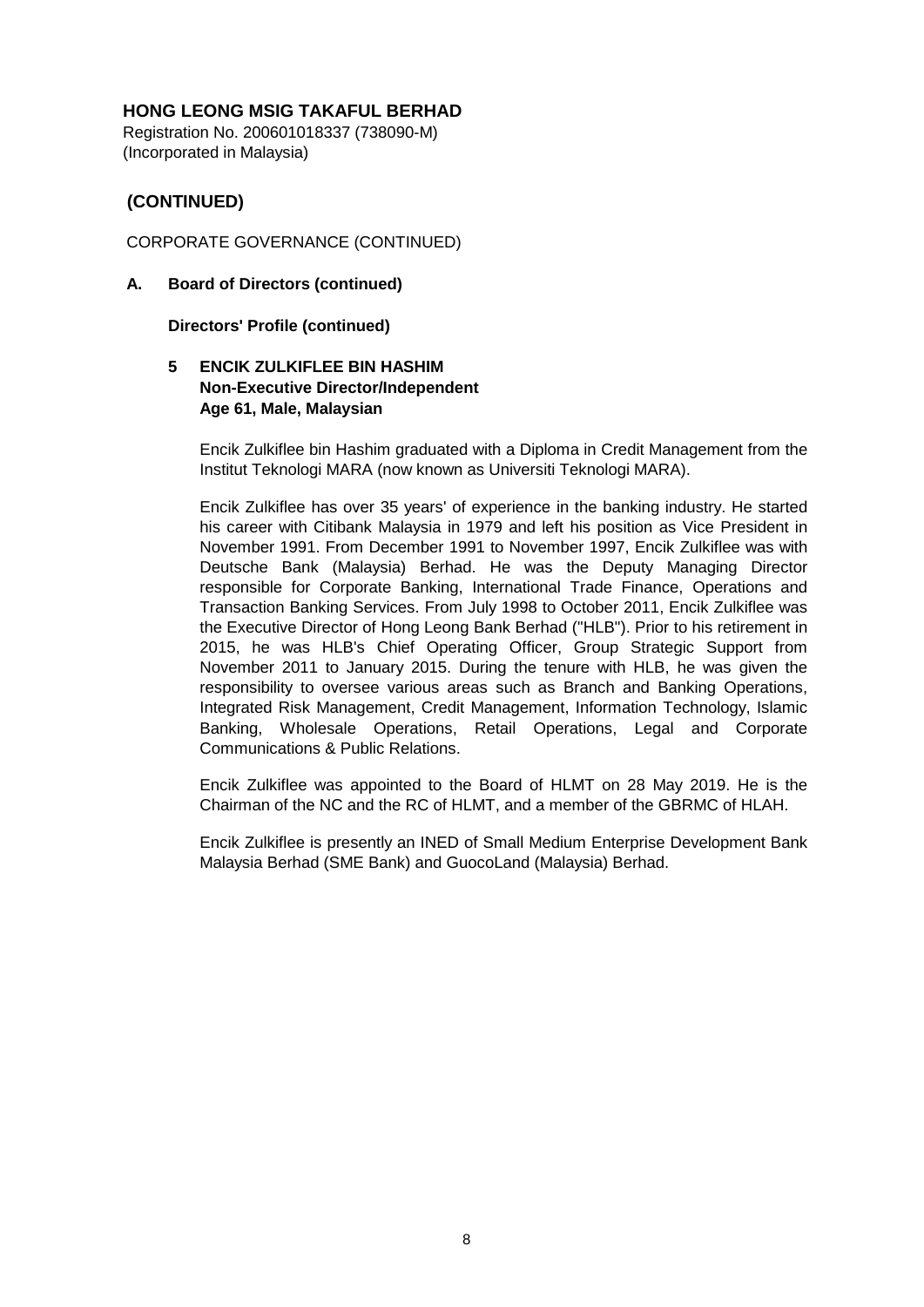Registration No. 200601018337 (738090-M) (Incorporated in Malaysia)

# **(CONTINUED)**

## CORPORATE GOVERNANCE (CONTINUED)

### **A. Board of Directors (continued)**

### **Directors' Training**

The Company recognises the importance of continuous professional development and training for its Directors.

The Company is guided by a Directors' Training Policy, which covers an Induction Programme and Continuing Professional Development ("CPD") for Directors of the Company. The Induction Programme is organised for newly appointed Directors to assist them to familiarise and to get acquainted with the Company's business, governance process, roles and responsibilities as Director of the Company. The CPD encompasses areas related to the industry or business of the Company, governance, risk management and regulations through a combination of courses and conferences. A training budget is allocated for Directors' training programmes.

The Company regularly organises in-house programmes, briefings and updates by its inhouse professionals. The Directors are also encouraged to attend seminars and briefings in order to keep themselves abreast with the latest developments in the business environment and to enhance their skills and knowledge. Directors are kept informed of available training programmes on a regular basis.

The Company has prepared for the use of its Directors, a Director Manual which highlights, amongst others, the major duties and responsibilities of a Director vis-a-vis various laws, regulations and guidelines governing the same.

In assessing the training needs of Directors, the Board has determined that appropriate training programmes covering matters on corporate governance, finance, legal, risk management and/or statutory/regulatory compliance, be recommended and arranged for the Directors to enhance their contributions to the Board.

During the financial year ended 30 June 2020, the Directors received regular briefings and updates on the Company's businesses, operations, risk management and compliance, internal controls, corporate governance, finance and any changes to relevant legislation, rules and regulations from in-house professionals. The Company also organised an in-house programme for its Directors and senior management.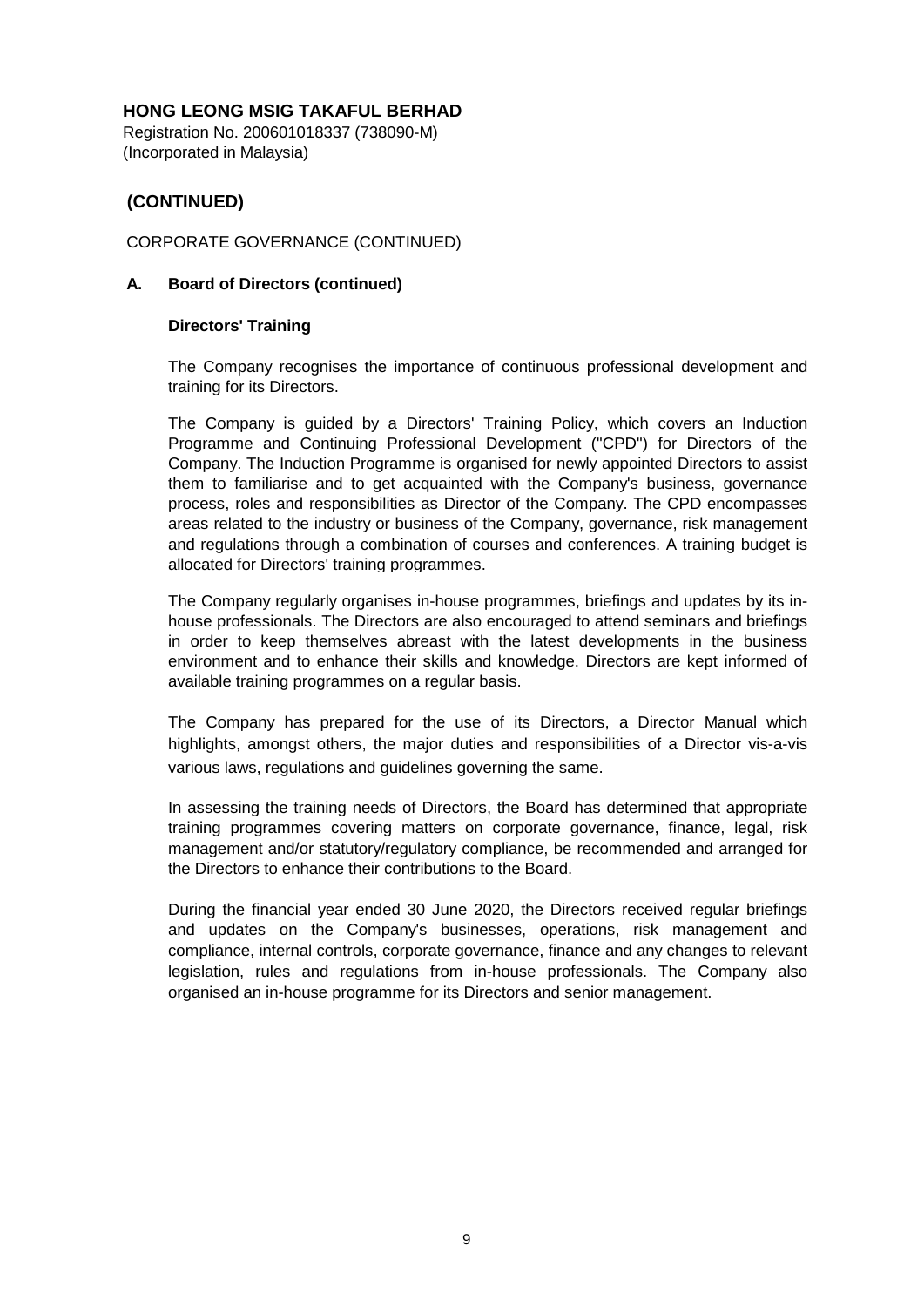Registration No. 200601018337 (738090-M) (Incorporated in Malaysia)

# **(CONTINUED)**

## CORPORATE GOVERNANCE (CONTINUED)

### **A. Board of Directors (continued)**

### **Directors' Training (continued)**

The Directors of the Company have also attended various programmes and forums facilitated by external professionals in accordance with their respective needs in discharging their duties as Directors.

During the financial year ended 30 June 2020, the Directors of the Company, collectively or on their own, attended various training programmes, seminars, briefings and/or workshops including:

- Enlightenment Training of Human Rights
- Legal Compliance Training
- AMLA Training 2019
- Breakfast Talk on "MFRS 17: Understanding Its Impact and Consequences"
- Audit Committee Institute Breakfast Roundtable
- Bursa Thought Leadership - Convergence Digitalisation and Sustainability
- FIDE Forum: Leadership in a Disruptive World - The Changing Role of Board
- Securities Commission Malaysia Audit Oversight Board Conversations with Audit
- Capital Markets Director Programme Module 2B Business Challenges and Regulatory Expectations - What Directors Need To Know
- Petronas Director Develepment Program
- UKM - The 4th Chancellor Tuanku Muhriz Lecture: "Apakah Governans yang Baik, Bagus untuk Pembangunan?"
- Khazanah Megatrends
- International Directors Summit 2019 - The Trust Compass: Resetting the Course
- BOLD 3.0: Future Fluent Board Leadership in Asia
- Tax Forum
- Leadership in the face of Crisis: Practising Gratitude for Mental Health
- AI Led Innovation at Scale - How Digital Insurers are Leading the Way
- Preparing Insurance sector for post COVID-19
- Enterprise Resilience: Now, Next and Beyond
- How customer centricity can help you stay in business
- Riding the waves of business disruption: managing tax requirements and exploring opportunities
- FIDE Forum Exclusive Webinar Session - Outthink the Competition: Excelling in a Post Covid-19 World
- How is COVID-19 impacting customer experience?
- Putting people skills and cultural change at the heart of digital transformation of the insurance industry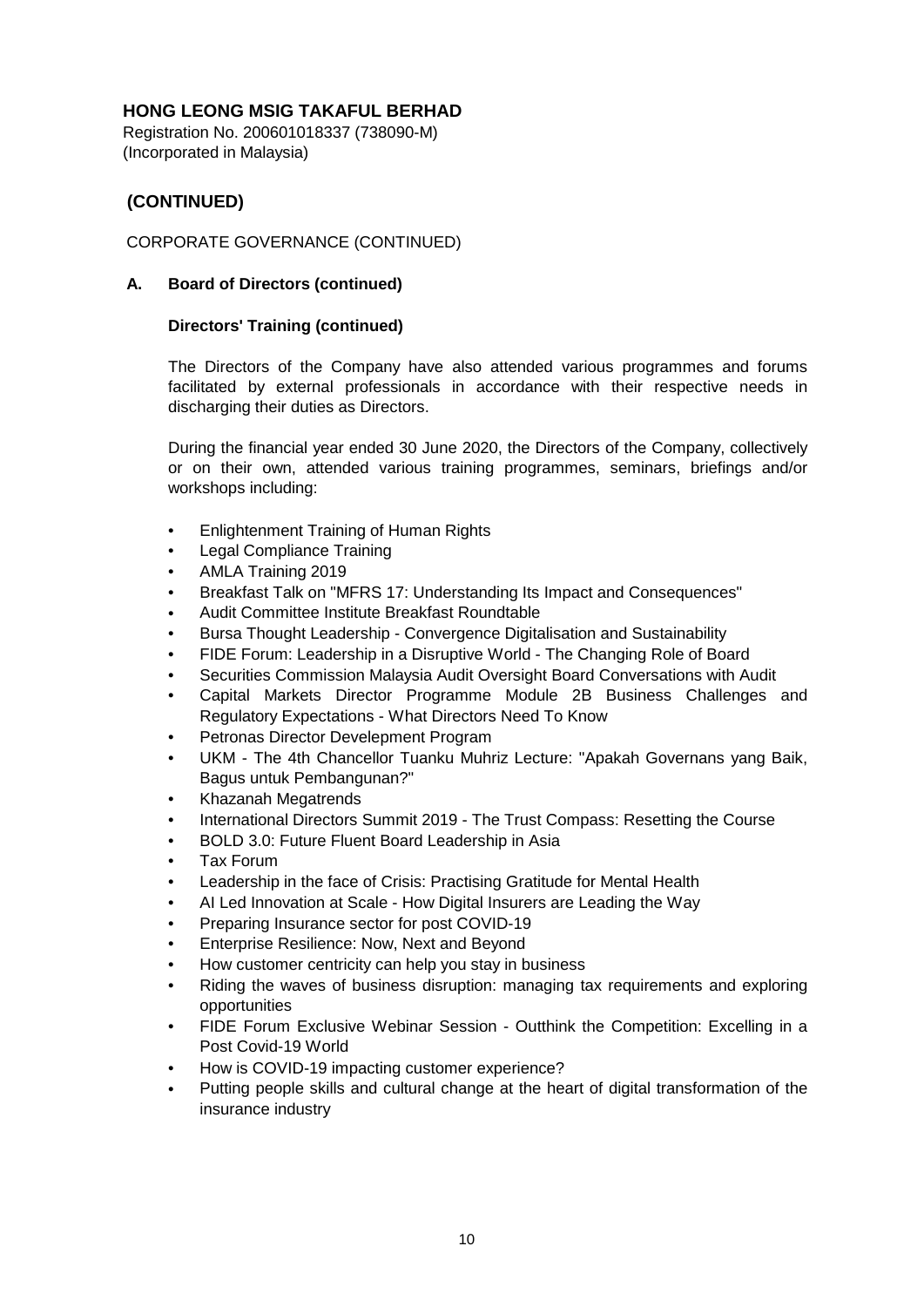Registration No. 200601018337 (738090-M) (Incorporated in Malaysia)

# **(CONTINUED)**

# CORPORATE GOVERNANCE (CONTINUED)

### **A. Board of Directors (continued)**

### **Directors' Training (continued)**

- Spotlight on family enterprises (2): Preservation of cash and creation of liquidity
- FIDE Core Programme (Bank): Module A
- FIDE Core Programme (Bank): Module B
- Cyber Security and Technology Development
- Shariah Governance Policy
- Overview of Basel II Requirements
- Banking Recovery Proceedings

### **B. Board Committees**

Board Committees have been established by the Board to assist in the discharge of its duties.

### **(a) GBAC of HLAH**

The GBAC was established under HLAH effective from 13 December 2017, subsequent to the approval by BNM on 28 September 2017 for the centralisation of the Audit Committees of HLAH, HLA and HLMT at HLAH, being the financial holding company. The Board Audit and Risk Management Committee ("BARMC") of HLMT was disbanded on 13 December 2017 with the establishment of the GBAC and GBRMC under HLAH.

The financial reporting and internal control system of the Company is overseen by the GBAC, which comprises the following members:

Mr Martin Giles Manen Ms Shalet Marian YM Tunku Dato' Mahmood Fawzy bin Tunku Muhiyiddin YBhg Dato Siow Kim Lun @ Siow Kim Lin Ms Lim Tiau Kien (Chairman of GBAC and Independent Non-Executive Director of HLAH) (Chairman, Independent Non-Executive Director of HLAH and Independent Non-Executive Director of HLA) (Independent Non-Executive Director of HLMT and HLA) (Independent Non-Executive Director of HLA) (Chairman, Independent Non-Executive Director of HLMT)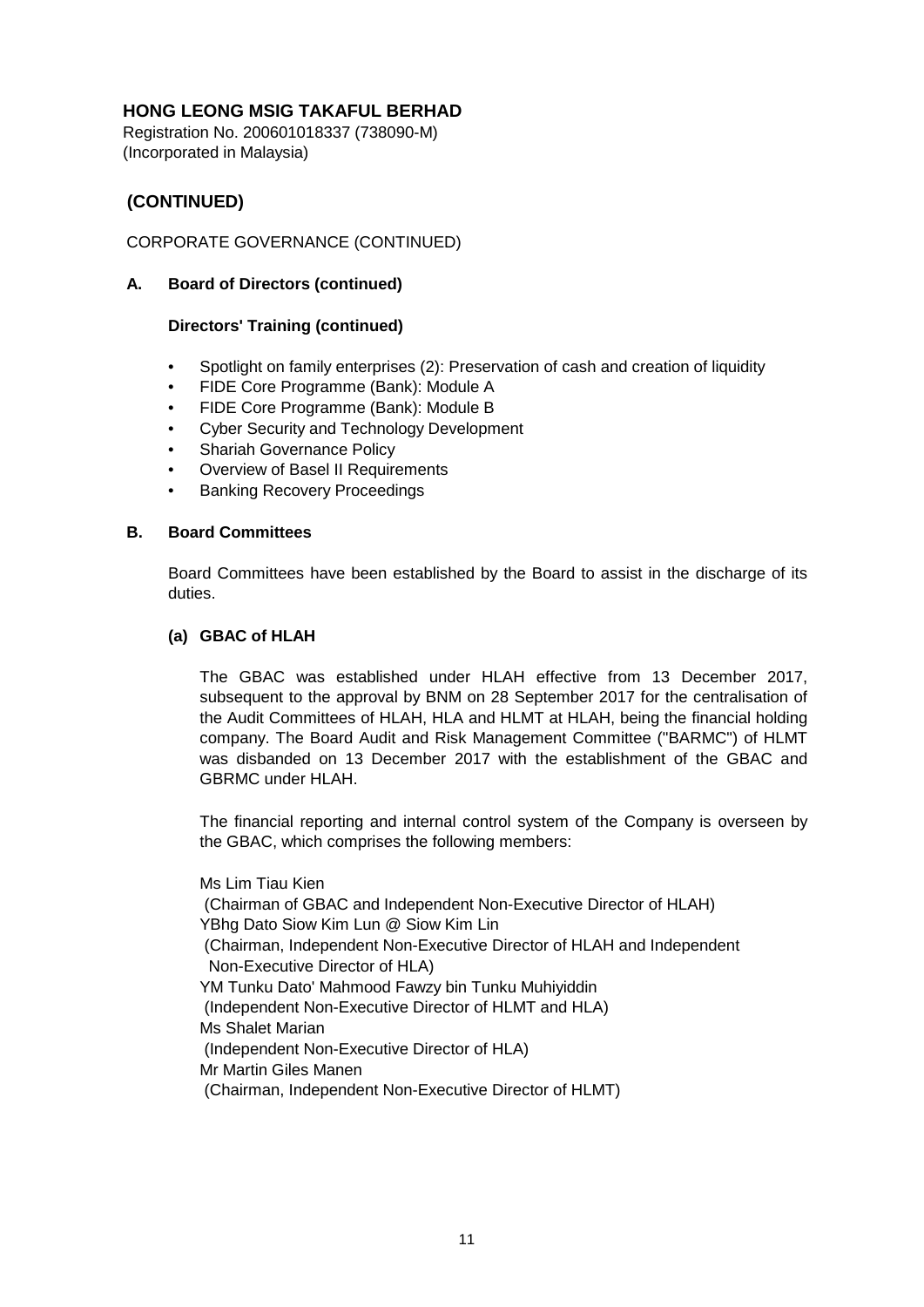Registration No. 200601018337 (738090-M) (Incorporated in Malaysia)

# **(CONTINUED)**

## CORPORATE GOVERNANCE (CONTINUED)

### **B. Board Committees (continued)**

### **(a) GBAC of HLAH (continued)**

### **SECRETARY**

The Secretary(ies) to the GBAC are the Company Secretary(ies) of the Company.

### **Terms of Reference**

The primary functions and responsibilities of the GBAC are set out in the terms of reference as follows:

### **External Audit**

- To make recommendations to the Board of HLAH and its subsidiaries on the appointment, removal and remuneration of the external auditor.
- To review the terms of engagement and the audit plan prior to engaging the external auditors and/or re-appointment of the external auditor.
- To monitor and assess the independence of the external auditor, including the approval of non-audit services by the external auditor.
- To review the assistance given by the officers of HLAH and its subsidiaries to the external auditor.
- To maintain regular, timely, open and honest communication with the external auditor, and requiring the external auditor to report to the GBAC on significant
- To review the report of the external auditor, including any significant matters, and to ensure that management has taken the necessary corrective actions in a timely manner to address the external audit findings and recommendations.
- To review third-party opinions on the design and effectiveness of the Group's internal control framework.

### **Financial Reporting**

• To review the accuracy and adequacy of the chairman's statement (if any) in the directors' report, corporate governance disclosures, interim financial reports and annual financial statements.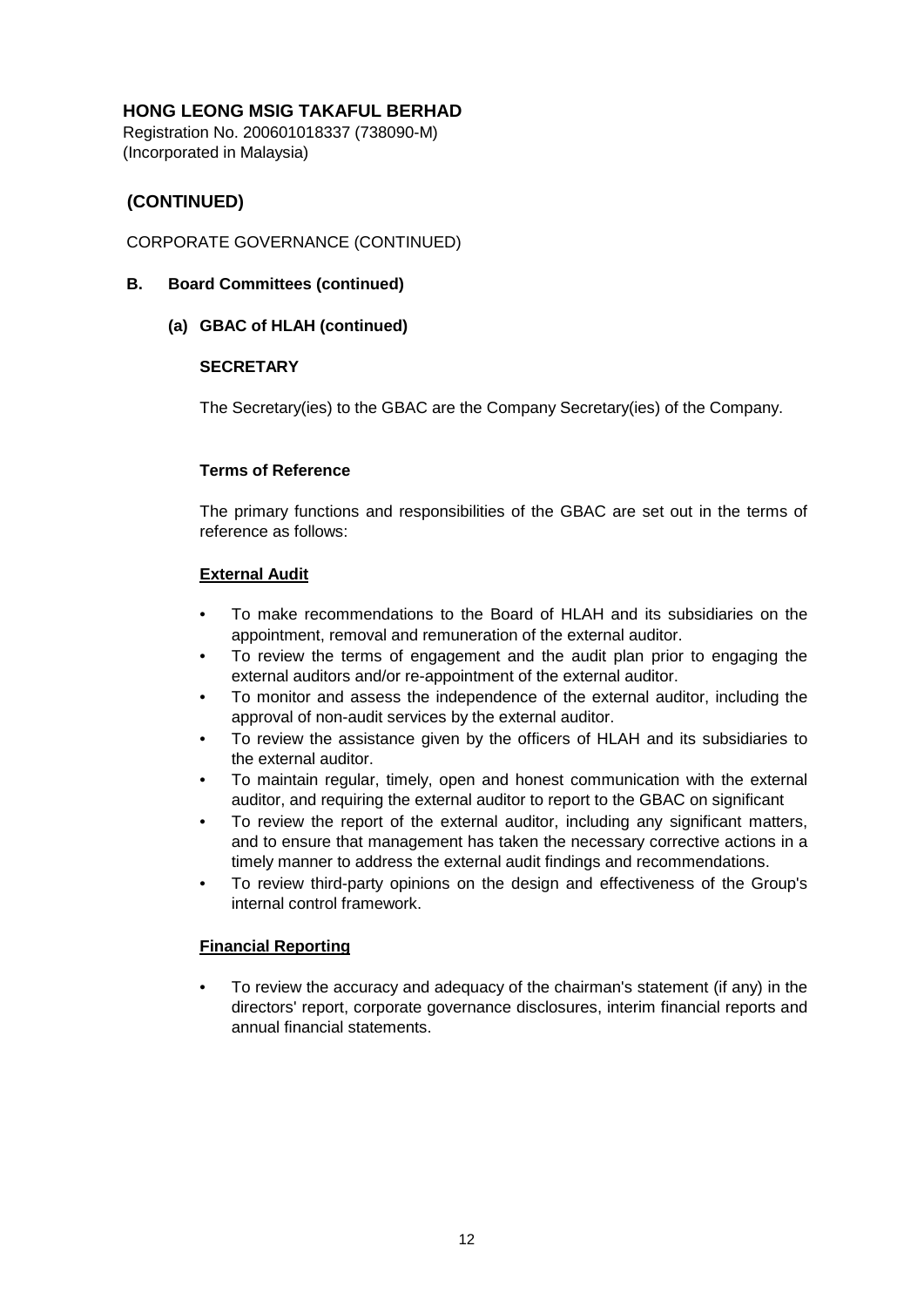Registration No. 200601018337 (738090-M) (Incorporated in Malaysia)

# **(CONTINUED)**

# CORPORATE GOVERNANCE (CONTINUED)

### **B. Board Committees (continued)**

**(a) GBAC of HLAH (continued)**

### **Related Party/Connected Party Transactions**

- To review and update the Board of HLAH and its subsidiaries on any related party transactions that may arise within the Group.
- To monitor compliance with the Board of HLAH and its subsidiaries' conflict of interest policy.

### **Internal Audit**

- To review and approve the adequacy of the internal audit scope, procedures, plan, and assess the performance and effectiveness of the internal audit function.
- To review the adequacy and effectiveness of internal controls and risk management processes.
- To review reports and significant findings by internal audit function, including any findings of internal investigations, and to ensure that management has taken the necessary corrective actions in a timely manner to address control weaknesses, non-compliance with laws, regulatory requirements, policies and other problems identified by the internal audit and other control functions.
- To review reports and findings issued by regulatory authorities, and to check that management has taken the necessary corrective actions in a timely manner to address control weaknesses, non-compliance with laws, regulatory requirements, policies and other problems identified by the regulatory authorities.
- To support the Board of HLAH and its subsidiaries in meeting the expectations on internal audit management as set out in BNM's policy document, "Guidelines on Internal Audit Function of Licensed Institutions".
- To decide on the appointment, remuneration, appraisal, transfer and dismissal of the Head of Insurance Audit, and to provide oversight on the adequacy of resources and remuneration of the internal auditors. This includes a regular review to determine whether the internal audit function has appropriate standing within the Group to undertake its activities independently and objectively.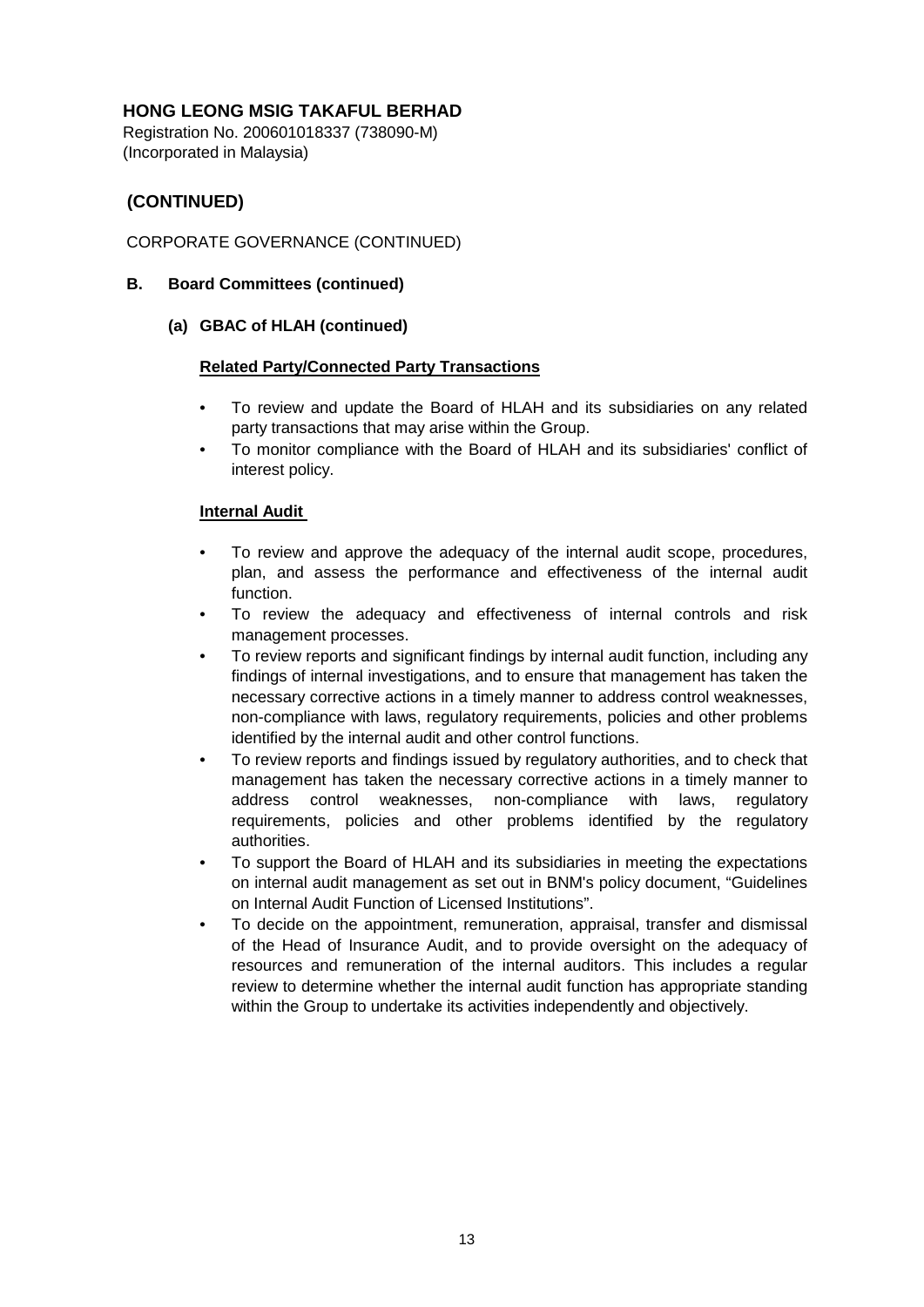Registration No. 200601018337 (738090-M) (Incorporated in Malaysia)

# **(CONTINUED)**

# CORPORATE GOVERNANCE (CONTINUED)

### **B. Board Committees (continued)**

**(a) GBAC of HLAH (continued)**

### **Terms of Reference (continued)**

### **Internal Audit (continued)**

- To engage privately with the Head of Insurance Audit on a regular basis (and in any case at least twice annually) to provide the opportunity for the Head of Insurance Audit to discuss issues faced by the internal audit function.
- To review the Audit Charter of HLAH and its subsidiaries and recommend for respective Board's approval.
- To satisfy itself that the internal audit function is effective by establishing a mechanism to assess its performance and effectiveness.
- To ensure that the terms and scope of the engagement, the working arrangements with the internal auditors and reporting requirements are clearly established when engaging external experts, where the internal audit function lacks the expertise needed to perform the audit of specialised areas.
- To note significant disagreements between the Head of Insurance Audit and the rest of the senior management team, irrespective of whether these have been resolved, in order to identify any impact, the disagreements may have on the audit process or findings.
- Other audit functions as may be agreed to by the GBAC and the Board of HLAH and its subsidiaries.

### **Group Governance**

- Noted that:
	- a) Hong Leong Financial Group Berhad ("HLFG") as an apex entity has overall responsibility for ensuring the establishment and operation of a clear governance stucture within its group of companies ("HLFG Group").
	- b) HLFG Board's responsibility is to promote the adoption of sound corporate governance principles throughout the HLFG Group.
	- c) HLFG's audit, risk and compliance functions may propose objectives, strategies, plans, governance framework and policies for adoption and implementation HLFG Group-wide.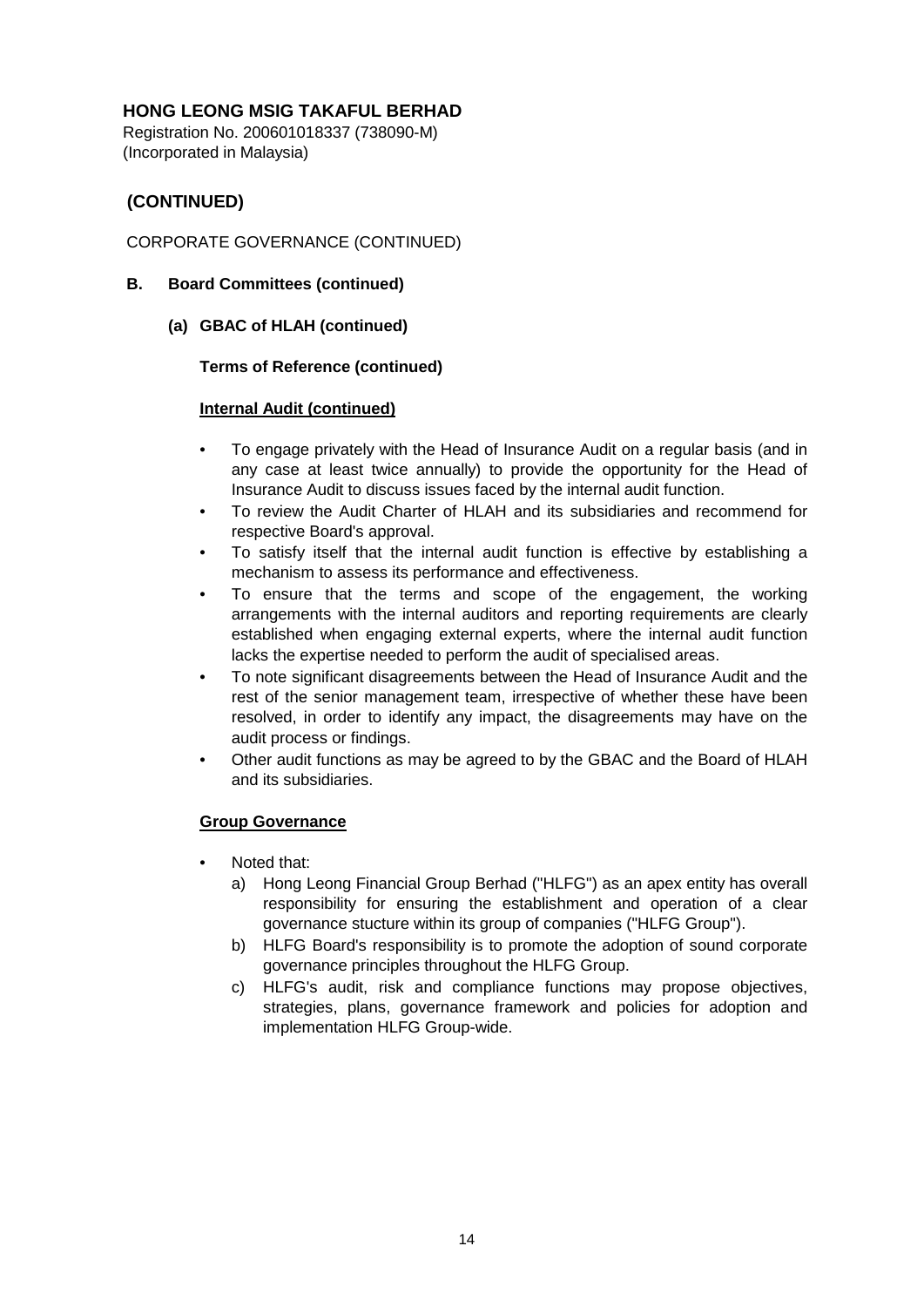Registration No. 200601018337 (738090-M) (Incorporated in Malaysia)

# **(CONTINUED)**

# CORPORATE GOVERNANCE (CONTINUED)

- **B. Board Committees (continued)**
	- **(a) GBAC of HLAH (continued)**

### **Terms of Reference (continued)**

### **Group Governance (continued)**

- d) The respective subsidiaries' board and senior management must validate that the objectives, strategies, plans, governance framework and policies set at HLFG level are fully consistent with the regulatory obligations and the prudential management of the subsidiary and ensure that entity specific risks are adequately addressed in the implementation of HLFG Group-wide policies.
- The GBAC shall validate that the objectives, strategies, plans, governance framework and policies set at HLFG level are fully consistent with the regulatory obligations and the prudential management of the subsidiary and to check that the entity specific risks are adequately addressed in the implementation of HLFG Group-wide policies.
- HLAH, as the financial holding company of the Insurance and Takaful entities of the HLFG Group ("Insurance Group") shall align the responsibilities as set out above for the Insurance Group.

### **Authority**

- The GBAC is authorised by the Board of HLAH and its subsidiaries to review any activity of the Group within its Terms of Reference. It is authorised to seek any information it requires from any Director or member of management and all employees are directed to co-operate with any request made by the GBAC.
- The GBAC is authorised by the Board of HLAH and its subsidiaries to obtain independent legal or other professional advice if it considers necessary.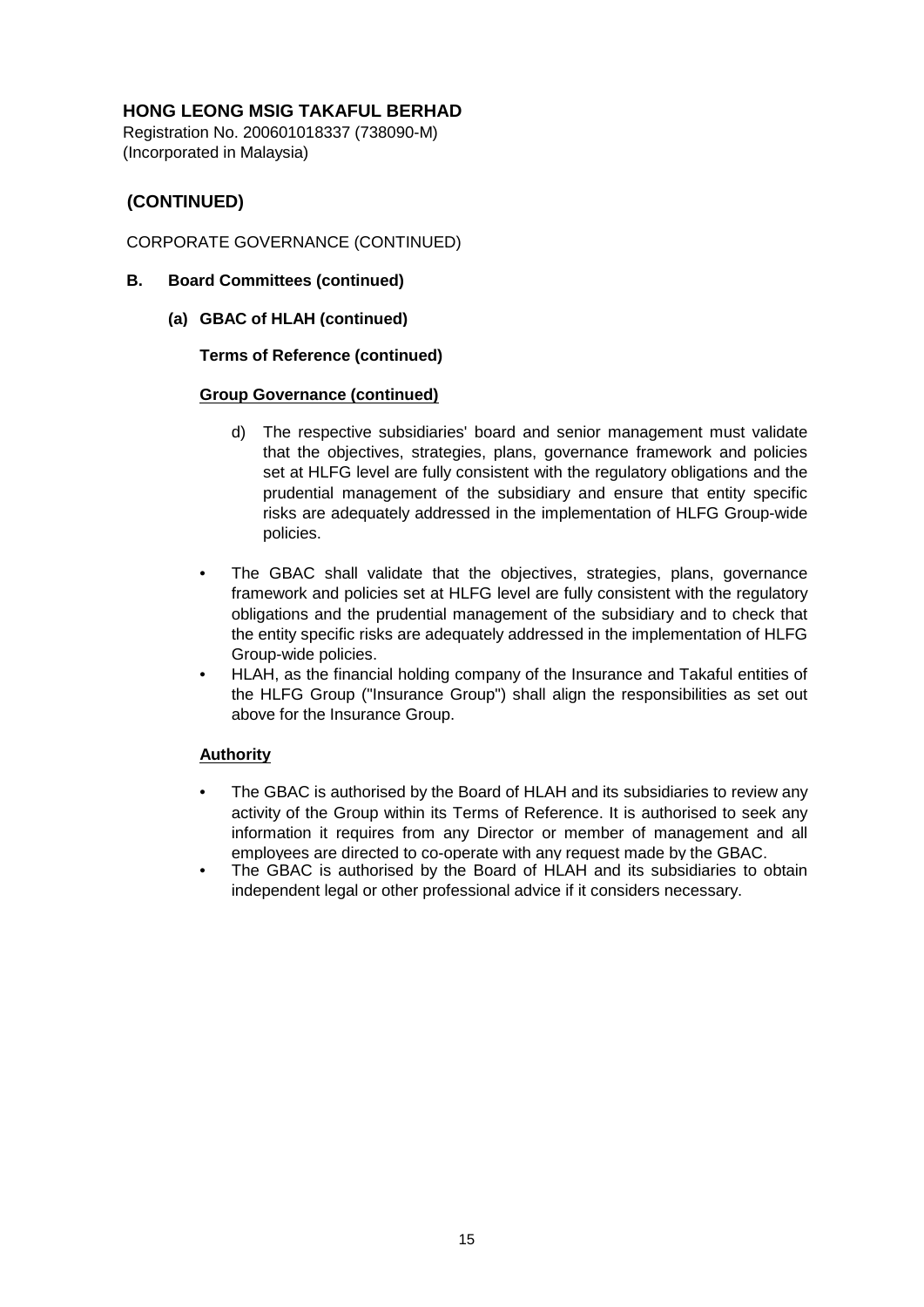Registration No. 200601018337 (738090-M) (Incorporated in Malaysia)

# **(CONTINUED)**

# CORPORATE GOVERNANCE (CONTINUED)

### **B. Board Committees (continued)**

**(a) GBAC of HLAH (continued)**

### **Terms of Reference (continued)**

### **Meetings**

- The GBAC meets at least six (6) times a year and additional meetings may be called at any time as and when necessary. All meetings to review the quarterly reports and annual financial statements are held prior to such financial updates and annual financial statements being presented to the Board of HLAH and its subsidiaries for approval.
- The Group Managing Director/Chief Executive Officer, Chief Executive Officer, Chief Financial Officer, Chief Risk Officer, Chief Internal Auditor, Chief Compliance Officer, Head of Insurance Audit, other senior management and external auditors may be invited to attend the GBAC meetings, whenever required.
- At least twice a year, the GBAC will have separate sessions with the external auditors without the presence of Executive Directors and management.
- Issues raised, discussions, deliberations, decisions and conclusions made at the GBAC meetings are recorded in minutes of the GBAC meetings. A GBAC member who has, directly or indirectly, an interest in a material transaction or material arrangement shall not be present at the GBAC meeting where the material transaction or material arrangement is being deliberated by the GBAC.
- Majority with at least one representative from each of the BNM regulated entites in the HLAH Group in Malaysia, who shall be independent and non-executive,
- After each GBAC meeting, the GBAC shall report and update the Board of each of the BNM regulated entities in the HLAH Group in Malaysia on significant issues and concerns discussed during the GBAC meetings and where appropriate, make the necessary recommendations to the Board of each of the BNM regulated entities in the HLAH Group in Malaysia.

# **Activities**

The GBAC carried out its duties in accordance with its TOR.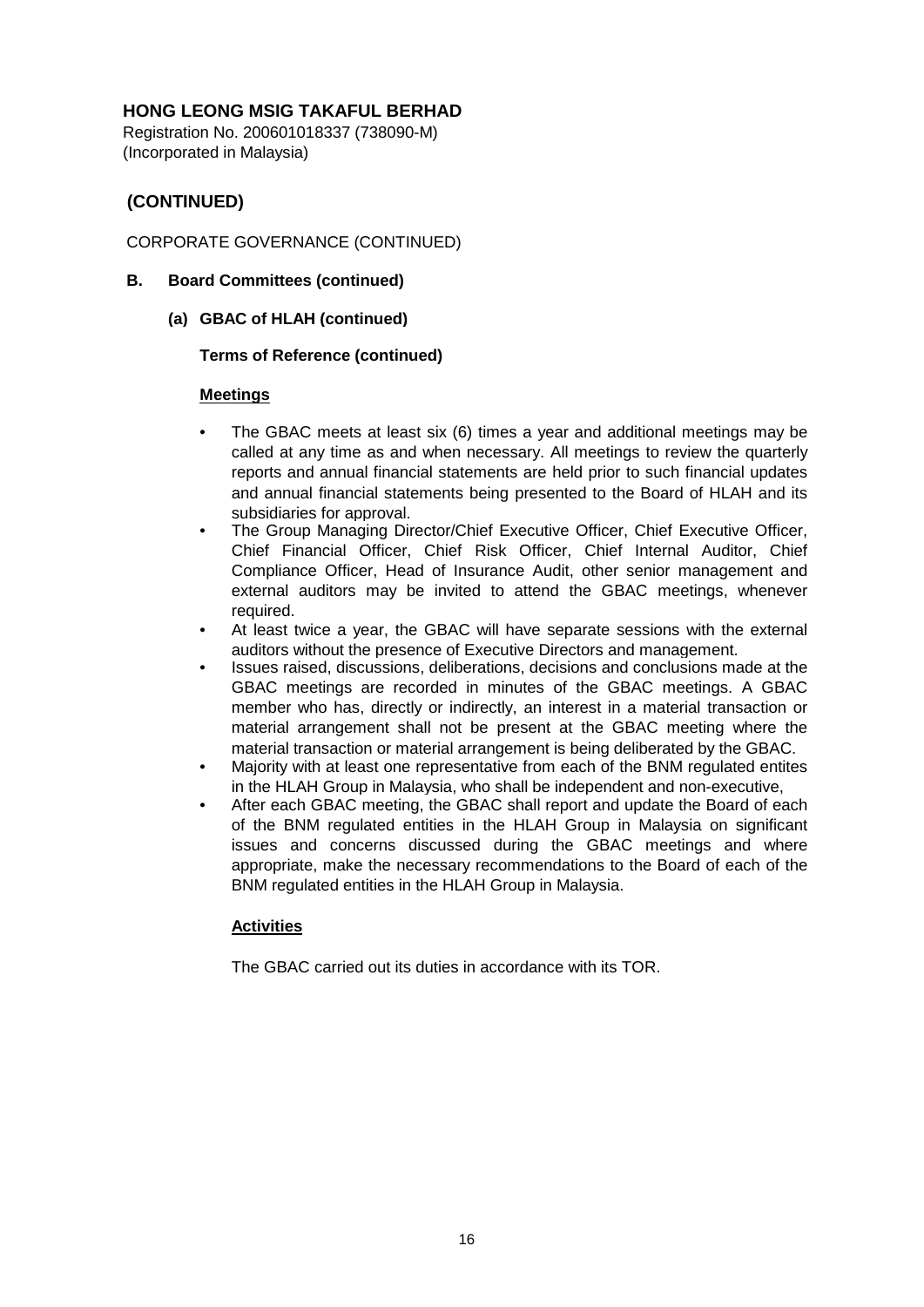Registration No. 200601018337 (738090-M) (Incorporated in Malaysia)

# **(CONTINUED)**

### CORPORATE GOVERNANCE (CONTINUED)

### **B. Board Committees (continued)**

### **(a) GBAC of HLAH (continued)**

### **Terms of Reference (continued)**

During the financial year ended 30 June 2020, eight (8) GBAC meetings were held and the attendance of the members was as follows:

| <b>Members</b>                                    | Attendance |
|---------------------------------------------------|------------|
| Ms Lim Tiau Kien                                  | 8/8        |
| YBhg Dato Siow Kim Lun @ Siow Kim Lin             | 8/8        |
| YM Tunku Dato' Mahmood Fawzy bin Tunku Muhiyiddin | 8/8        |
| Ms Shalet Marian                                  | 7/8        |
| Mr Martin Giles Manen                             | 8/8        |

### **Insurance Audit Department**

The Company's Internal Audit function is outsourced to HLA. Internal Audit employs a risk-based assessment approach in auditing the Company's business and operational activities. An annual audit plan is developed and approved by the GBAC. All internal audit reports which incorporate the management's responses were tabled for discussion at the GBAC meetings.

During the financial year ended 30 June 2020, Internal Audit carried out its duties covering audit on risk management, retakaful, investment, agency training, information system and regulatory compliance audit. These audits are performed in line with BNM Guidelines on Internal Audit Function.

The cost incurred for the Internal Audit function in respect of the current financial year was RM430,202 (2019: RM404,576).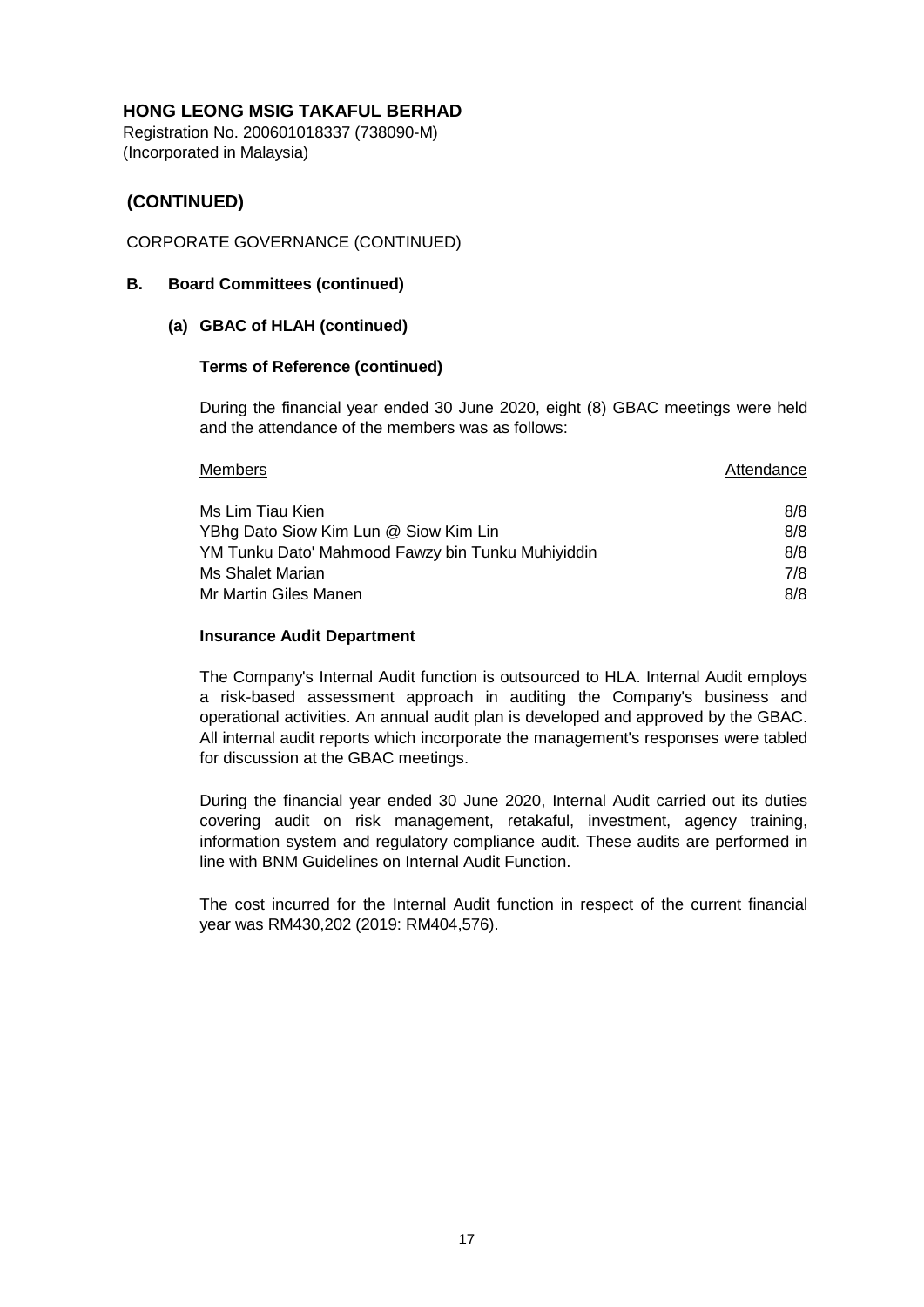Registration No. 200601018337 (738090-M) (Incorporated in Malaysia)

# **(CONTINUED)**

### CORPORATE GOVERNANCE (CONTINUED)

### **B. Board Committees (continued)**

### **(b) GBRMC of HLAH**

The GBRMC was establised under HLAH effective from 13 December 2017, subsequent to the approval by BNM on 28 September 2017 for the centralisation of the Risk Management Committees of HLAH, HLA and HLMT at HLAH. The BARMC of HLMT was disbanded on 13 December 2017 with the establishment of GBAC and GBRMC under HLAH.

The risk management and compliance system of the Company is overseen by the GBRMC which comprises the following members:

Ms Koid Swee Lian (Chairman of GBRMC and Independent Non-Executive Director of HLAH) YBhg Dato Siow Kim Lun @ Siow Kim Lin (Chairman, Independent Non-Executive Director of HLAH and Independent Non-Executive Director of HLA) YM Tunku Dato' Mahmood Fawzy bin Tunku Muhiyiddin (Independent Non-Executive Director of HLMT and HLA) YBhg Datin Ngiam Pick Ngoh (Independent Non-Executive Director of HLA) Encik Zulkiflee bin Hashim (Independent Non-Executive Director of HLMT)

### **SECRETARY**

The Secretary to the GBRMC is the Chief Risk Officer of HLA.

### **Terms of reference of GBRMC**

The primary functions and reponsibilities of the GBRMC are set out in the TOR as follows: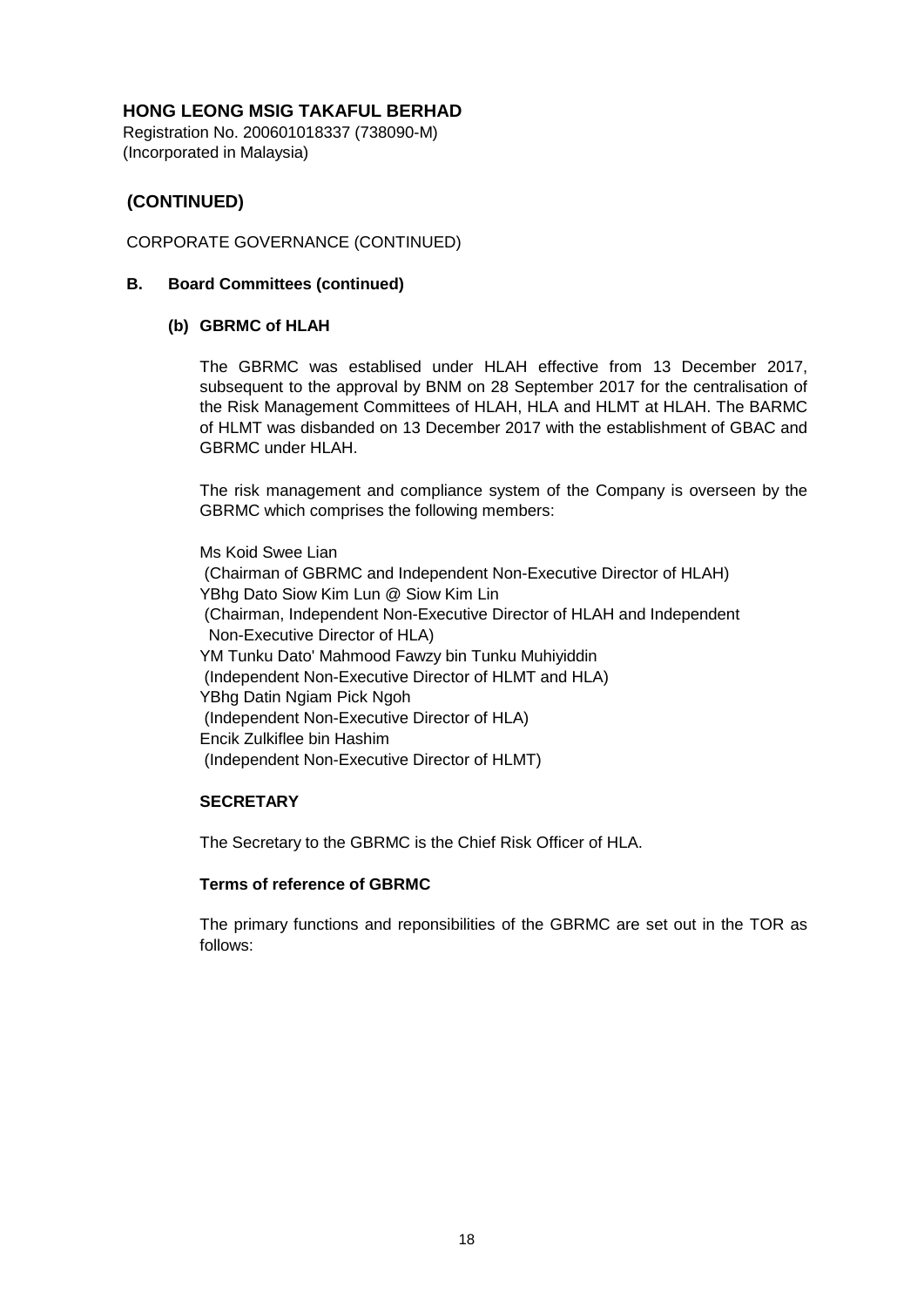Registration No. 200601018337 (738090-M) (Incorporated in Malaysia)

# **(CONTINUED)**

# CORPORATE GOVERNANCE (CONTINUED)

### **B. Board Committees (continued)**

### **(b) GBRMC of HLAH (continued)**

### **Risk Management**

- To review management's activities in managing principal risks such as credit, market, liquidity, operational, compliance, Shariah compliance, insurance and IT risks, and the risk management process.
- To review management's reporting to the Board of HLAH and its subsidiaries on measures taken to:
	- a) Identify and examine principal risks faced by HLAH and its subsidiaries.
	- b) Implement appropriate systems and internal controls to manage these risks.
- To review management's major risk management strategies, policies and risk tolerance for Board of HLAH and its subsidiaries' approval.
- To review management's overall framework on the Internal Capital Adequacy Assessment Process ("ICAAP"), including management's stress testing programme, annual risk appetite, Individual Target Capital Level ("ITCL") and Capital Management Plan for Board of HLAH and its subsidiaries' approval.
- To review management's development and effective implementation of the ICAAP.
- To review management's periodic reports on risk appetite, risk exposure, risk portfolio composition and risk management activities.
- To review the adequacy and effectiveness of management's internal controls and risk management process.
- To review the adequacy of risk management policies and frameworks in identifying, measuring, monitoring and controlling risk and the extent to which these are operating effectively.
- To review risk management function's infrastructure, resources and systems and that the staff responsible for implementing risk management systems perform those duties independently of HLAH and its subsidiaries' risk taking activities.
- To receive reports from pertinent management committees.
- To review management's implementation of risk management as set out in BNM's policy document on Risk Governance, Approach to Regulating and Supervising Financial Groups, Corporate Governance and Shariah Governance Framework.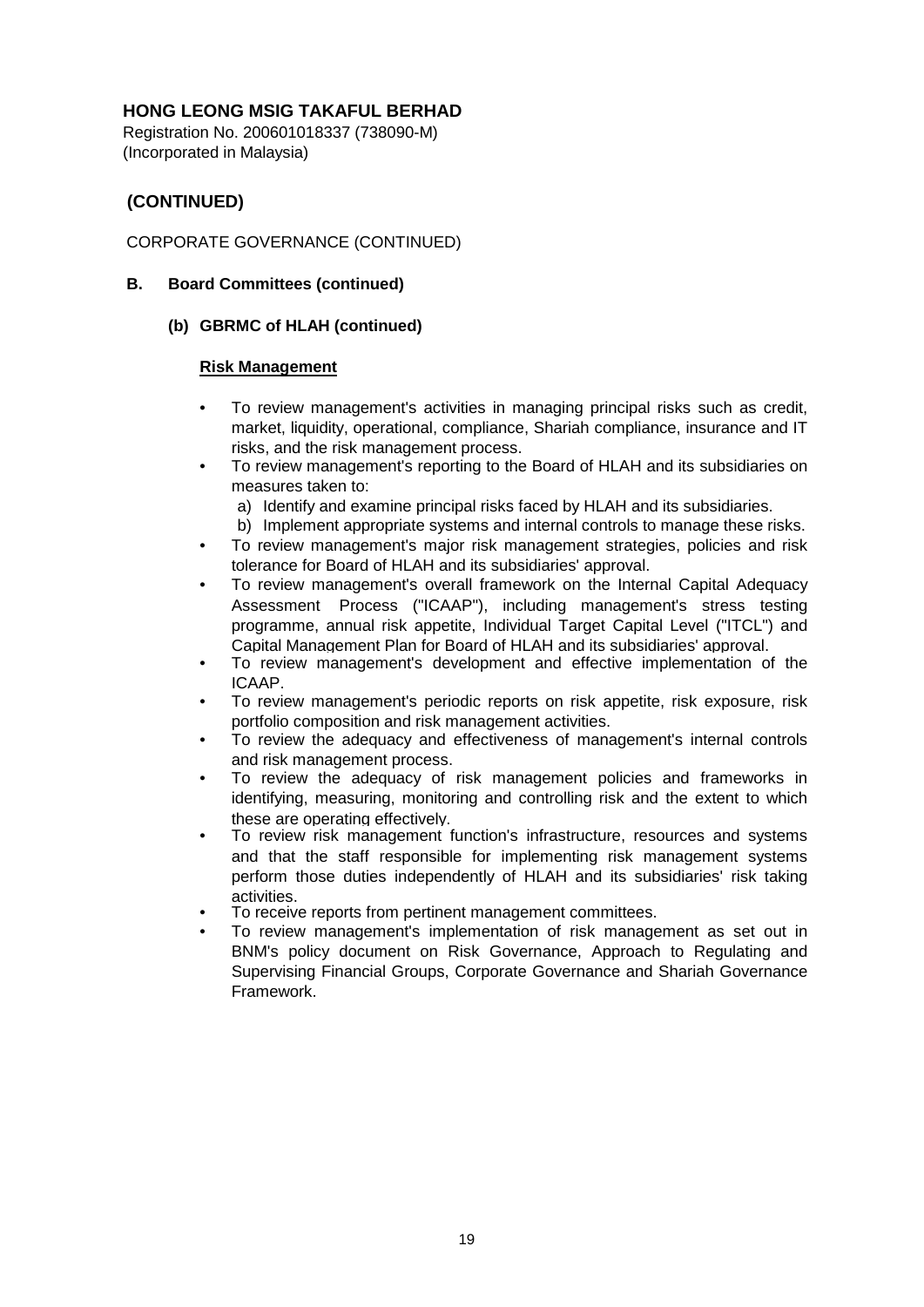Registration No. 200601018337 (738090-M) (Incorporated in Malaysia)

# **(CONTINUED)**

# CORPORATE GOVERNANCE (CONTINUED)

### **B. Board Committees (continued)**

### **(b) GBRMC of HLAH (continued)**

### **Risk Management (continued)**

- To review and advise on the appointment, remuneration, removal and redeployment of the Chief Risk Officer ("CRO").
- To engage privately with the CRO on a regular basis (and in any case at least twice annually) to provide the opportunity for the CRO to discuss issues faced by the risk management function.
- Other risk management functions as may be agreed to by the GBRMC and the Board of HLAH and its subsidiaries.

### **Compliance**

- To assist the Board of HLAH and its subsidiaries in the oversight of the management of compliance risk by :
	- a) reviewing compliance policies and overseeing management's implementation of the same;
	- b) reviewing the establishment of the compliance function and the position of the Chief Compliance Officer ("CCO") to ensure the compliance function and CCO are provided with appropriate standing, authority and
	- c) discussing and deliberating compliance issues regularly and ensuring such issues are resolved effectively and expeditiously;
	- d) reviewing annually the effectiveness of HLAH and its subsidiaries' overall management of compliance risk, having regard to the assessments of senior management and internal audit and interactions with the CCO;
	- e) updating the Board of HLAH and its subsidiaries on all significant compliance matters, including providing its views on (a) to (d) above.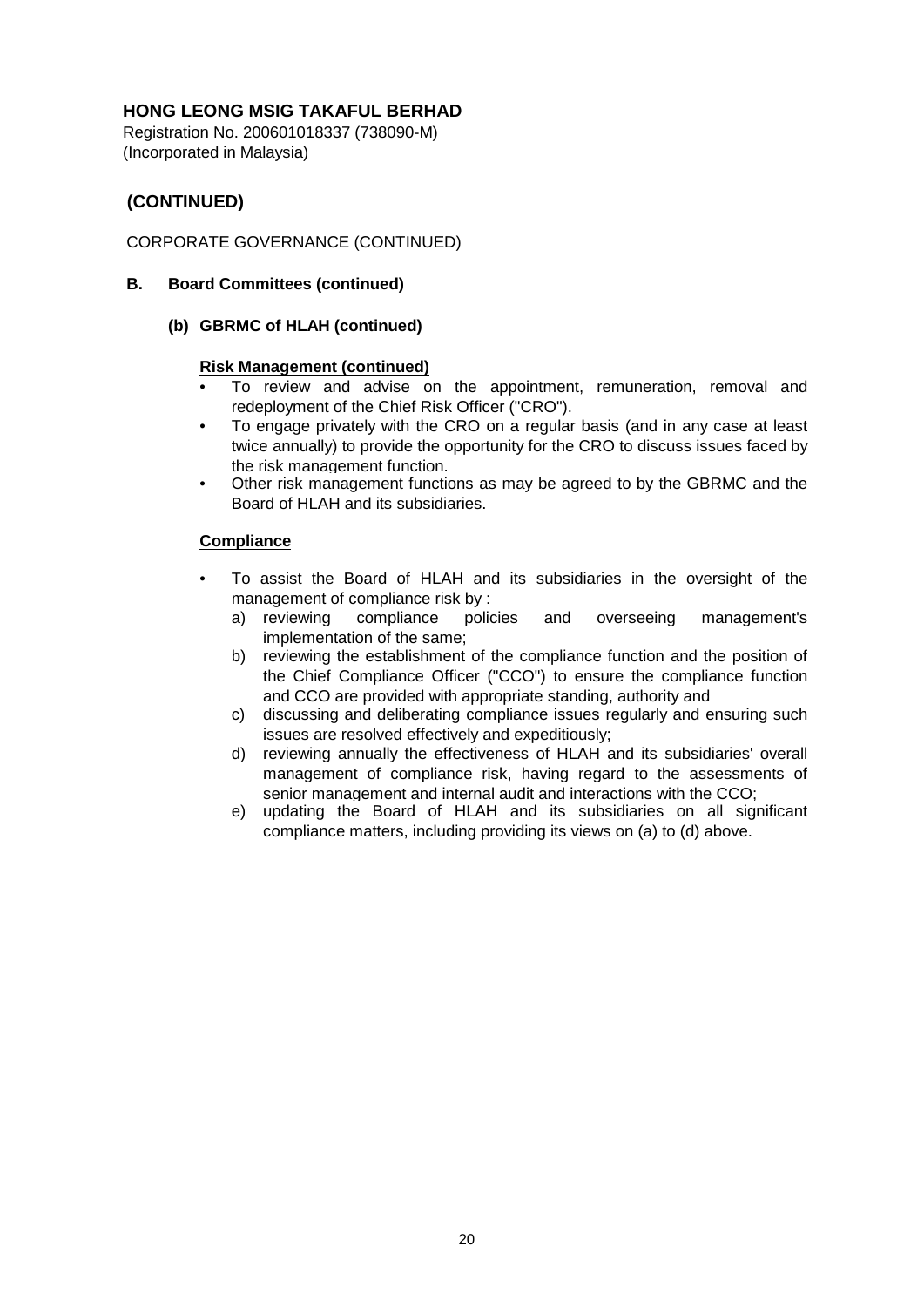Registration No. 200601018337 (738090-M) (Incorporated in Malaysia)

# **(CONTINUED)**

# CORPORATE GOVERNANCE (CONTINUED)

### **B. Board Committees (continued)**

### **(b) GBRMC of HLAH (continued)**

### **Compliance (continued)**

- In relation to the role of the CCO, support the Board of HLAH and its subsidiaries in meeting the expectations on compliance management as set out in BNM's policy document on Compliance by:
	- a) reviewing and advising on the appointment, remuneration, removal and redeployment of the CCO;
	- b) ensuring that CCO has sufficient stature to allow for effective engagement with the CEO and other members of senior management;
	- c) engaging privately with the CCO on a regular basis (and in any case at least twice annually) to provide the opportunity for the CCO to discuss issues faced by the compliance function;
	- d) ensuring that the CCO is supported with sufficient resources to perform his duties effectively;
	- e) where CCO also carries out responsibilities in respect of other control functions, the GBRMC shall be satisfied that a sound overall control environment will not be compromised by the combination of responsibilities performed by the CCO.
- Other compliance functions as may be agreed to by the GBRMC and the Board of HLAH and its subsidiaries.

### **Group Governance**

- Noted that :
	- a) HLFG as an apex entity has overall responsibility for ensuring the establishment and operation of a clear governance structure within HLFG Group.
	- b) HLFG Boards responsibility is to promote the adoption of sound corporate governance principles throughout the HLFG Group.
	- c) HLFG's audit, risk and compliance functions may propose objectives, strategies, plans, governance framework and policies for adoption and implementation HLFG Group-wide.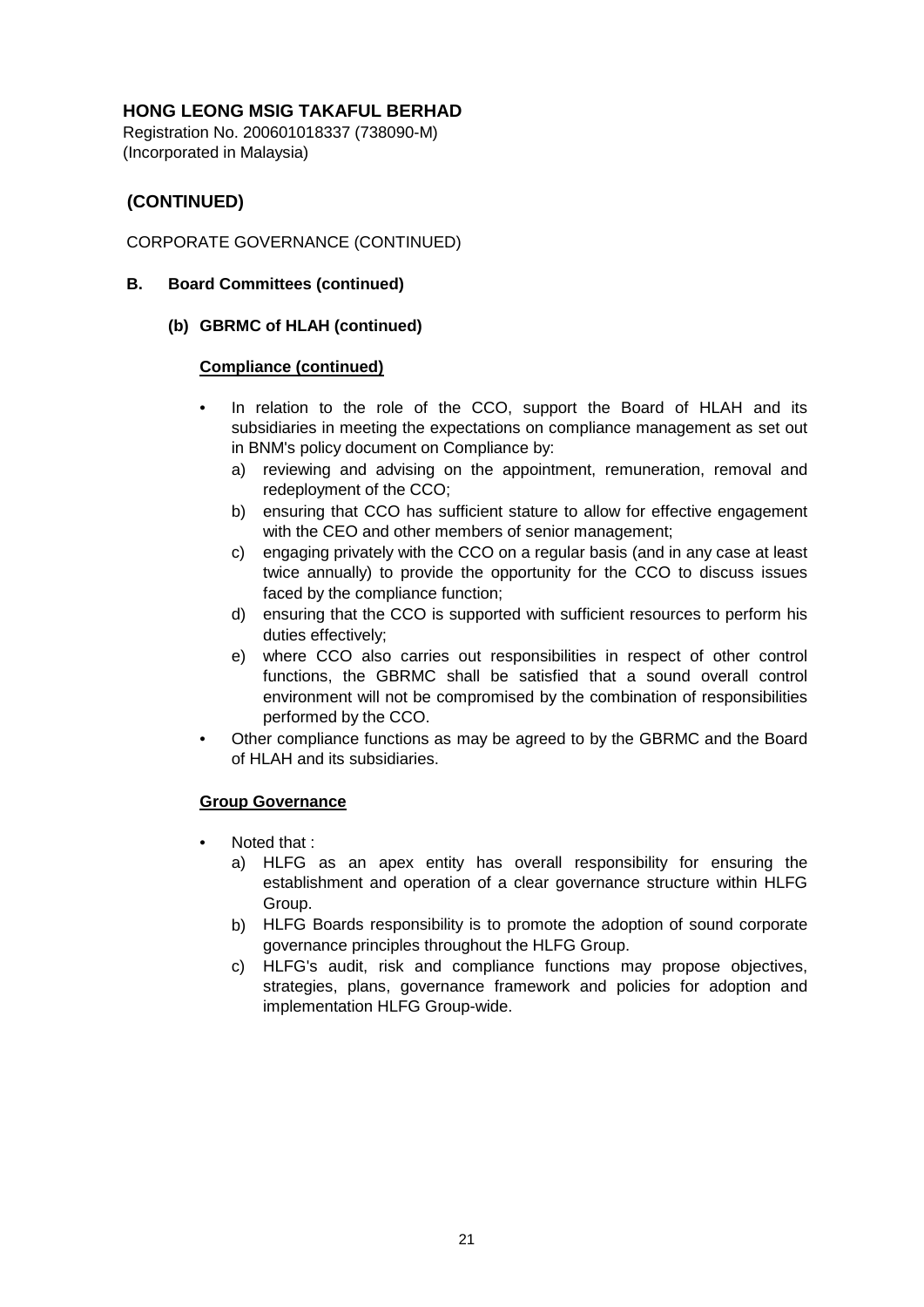Registration No. 200601018337 (738090-M) (Incorporated in Malaysia)

# **(CONTINUED)**

# CORPORATE GOVERNANCE (CONTINUED)

- **B. Board Committees (continued)**
	- **(b) GBRMC of HLAH (continued)**

### **Group Governance (continued)**

- d) The respective subsidiaries' board and senior management must validate that the objectives, strategies, plans, governance framework and policies set at HLFG level are fully consistent with the regulatory obligations and the prudential management of the subsidiary and ensure that entity specific risks are adequately addressed in the implementation of HLFG Group-wide policies.
- The GBRMC shall validate that the objectives, strategies, plans, governance framework and policies set at HLFG level are fully consistent with the regulatory obligations and the prudential management of the subsidiary and to check that the entity specific risks are adequately addressed in the implementation of HLFG Group-wide policies.
- HLAH, as the financial holding company of the insurance and Takaful entities of the Insurance Group shall align the responsibilities as set out above for the Insurance Group.

# **Authority**

- The GBRMC is authorised by the Board of HLAH and its subsidiaries to review any activity of HLAH and its subsidiaries within its TOR. It is authorised to seek any information it requires from any Director or member of management and all employees are directed to co-operate with any request made by the GBRMC.
- The GBRMC is authorised by the Board of HLAH and its subsidiaries to obtain independent legal or other professional advice if it considers necessary.

### **Meetings**

• The GBRMC meets at least six (6) times a year and additional meetings may be called at any time as and when necessary.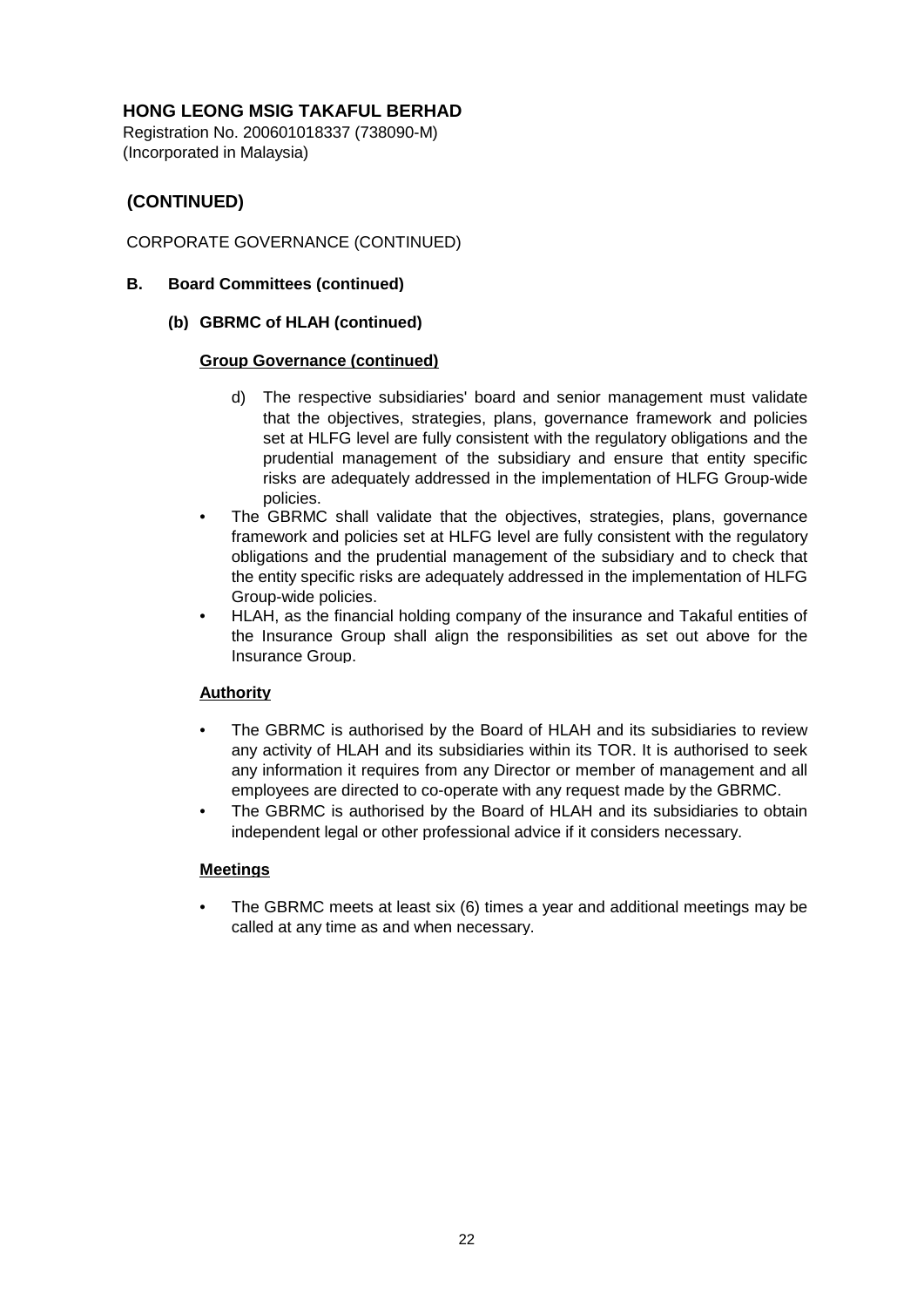Registration No. 200601018337 (738090-M) (Incorporated in Malaysia)

# **(CONTINUED)**

# CORPORATE GOVERNANCE (CONTINUED)

### **B. Board Committees (continued)**

### **(b) GBRMC of HLAH (continued)**

### **Meetings (continued)**

- The Group Managing Director/Chief Executive Officer, Chief Executive Officer, Chief Financial Officer, Chief Risk Officer, Chief Internal Auditor, Chief Compliance Officer, Head of Insurance Audit and other senior management may be invited to attend the GBRMC meetings, whenever required.
- Issues raised, discussions, deliberations, decisions and conclusions made at the GBRMC meetings are recorded in minutes of the GBRMC meetings. A GBRMC member who has, directly or indirectly, an interest in a material transaction or material arrangement shall not be present at the GBRMC meeting where the material transaction or material arrangement is being deliberated by the GBRMC.
- Majority with at least one representative from each of the BNM regulated entites in the HLAH Group in Malaysia, who shall be independent and non-executive, shall constitute a quorum.
- After each GBRMC meeting, the GBRMC shall report and update the Board of each of the BNM regulated entities in the HLAH Group in Malaysia on significant issues and concerns discussed during the GBRMC meetings and where appropriate, make the necessary recommendations to the Board of each of the BNM regulated entities in the HLAH Group in Malaysia.

### **Activities**

The GBRMC carried out its duties in accordance with its TOR.

During the financial year ended 30 June 2020, eight (8) GBRMC meetings were held and the attendance of the members was as follows:

| Members                                           | Attendance |
|---------------------------------------------------|------------|
| Ms Koid Swee Lian                                 | 8/8        |
| YBhg Dato Siow Kim Lun @ Siow Kim Lin             | 8/8        |
| YM Tunku Dato' Mahmood Fawzy bin Tunku Muhiyiddin | 8/8        |
| YBhg Datin Ngiam Pick Ngoh                        | 8/8        |
| Encik Zulkiflee bin Hashim                        | 8/8        |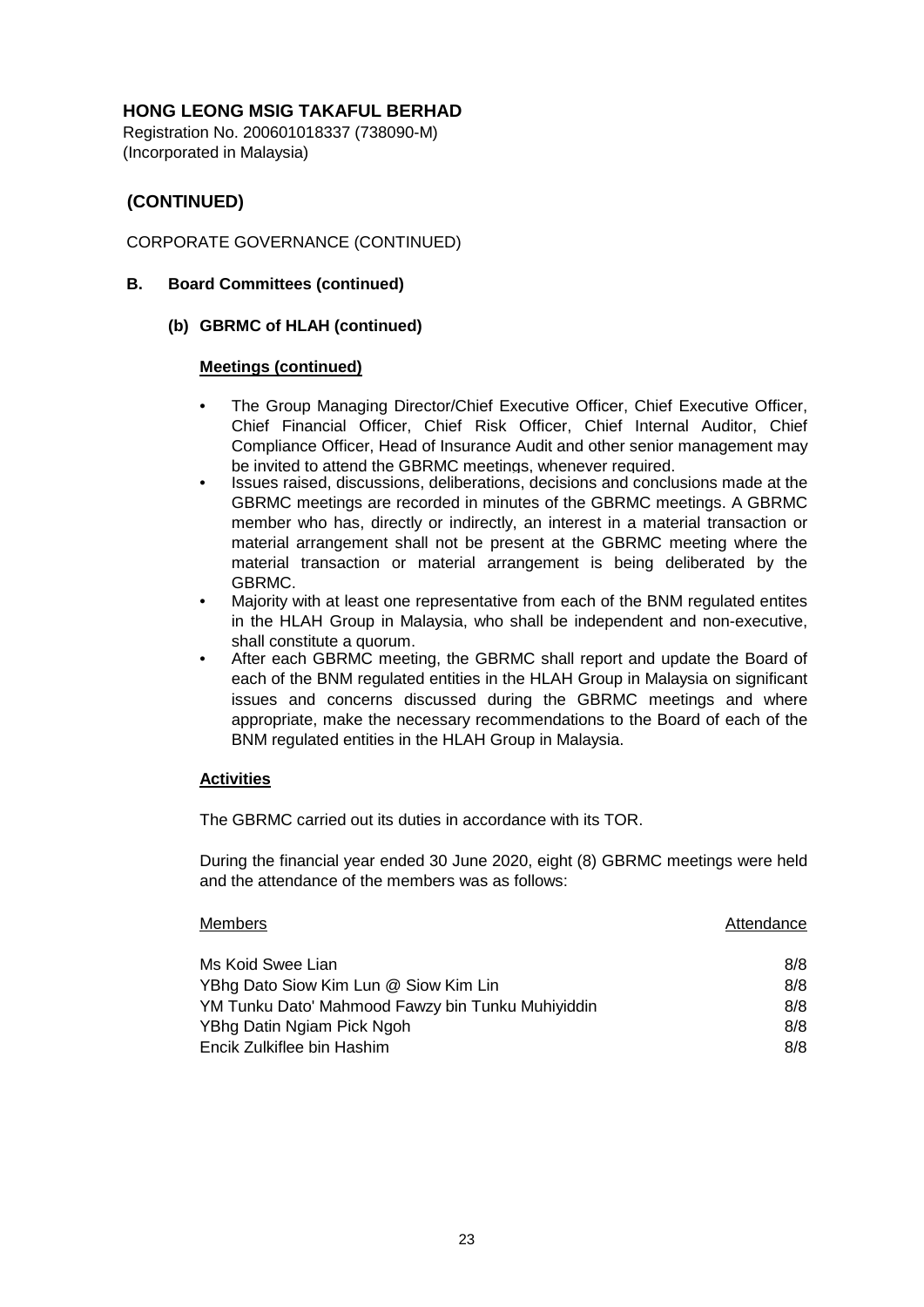Registration No. 200601018337 (738090-M) (Incorporated in Malaysia)

# **(CONTINUED)**

# CORPORATE GOVERNANCE (CONTINUED)

### **B. Board Committees (continued)**

### **(c) Nomination Committee**

The composition of the NC is as follows:

| Encik Zulkiflee bin Hashim (Chairman) (Independent Non-Executive Director)<br>(Appointed as NC Chairman with |                                      |
|--------------------------------------------------------------------------------------------------------------|--------------------------------------|
| effect from 1 July 2020)                                                                                     |                                      |
| YM Tunku Dato' Mahmood Fawzy<br>bin Tunku Muhiyiddin                                                         | (Independent Non-Executive Director) |
| Ms Loh Guat Lan                                                                                              | (Non-Independent Executive Director) |
| Mr Martin Giles Manen                                                                                        | (Independent Non-Executive Director) |
| (Resigned as NC Chairman with<br>effect from 1 July 2020)                                                    |                                      |

### **SECRETARY**

The Secretary(ies) of the Company or such other person as nominated by the Board will be the Secretary(ies) of the NC.

### **Terms of Reference**

The primary functions and responsibilities of the NC are set out in the TOR as follows:

The NC's responsibilities are as follows:

- Support the Board in carrying out its functions in the following matters concerning the board, Shariah Committee ("SC"), senior management and company secretary(ies):
	- a) appointments and removals;
	- b) composition;
	- c) performance evaluation and development; and
	- d) fit and proper assessments.
- Recommend to the Board the minimum criteria and skill sets for appointments of the Board, Board Committees, SC and for the position of Chief Executive Officer ("CEO").
- Review and recommend to the Board, all Board, Board Committees and SC appointments, re-appointments and removals including of the CEO.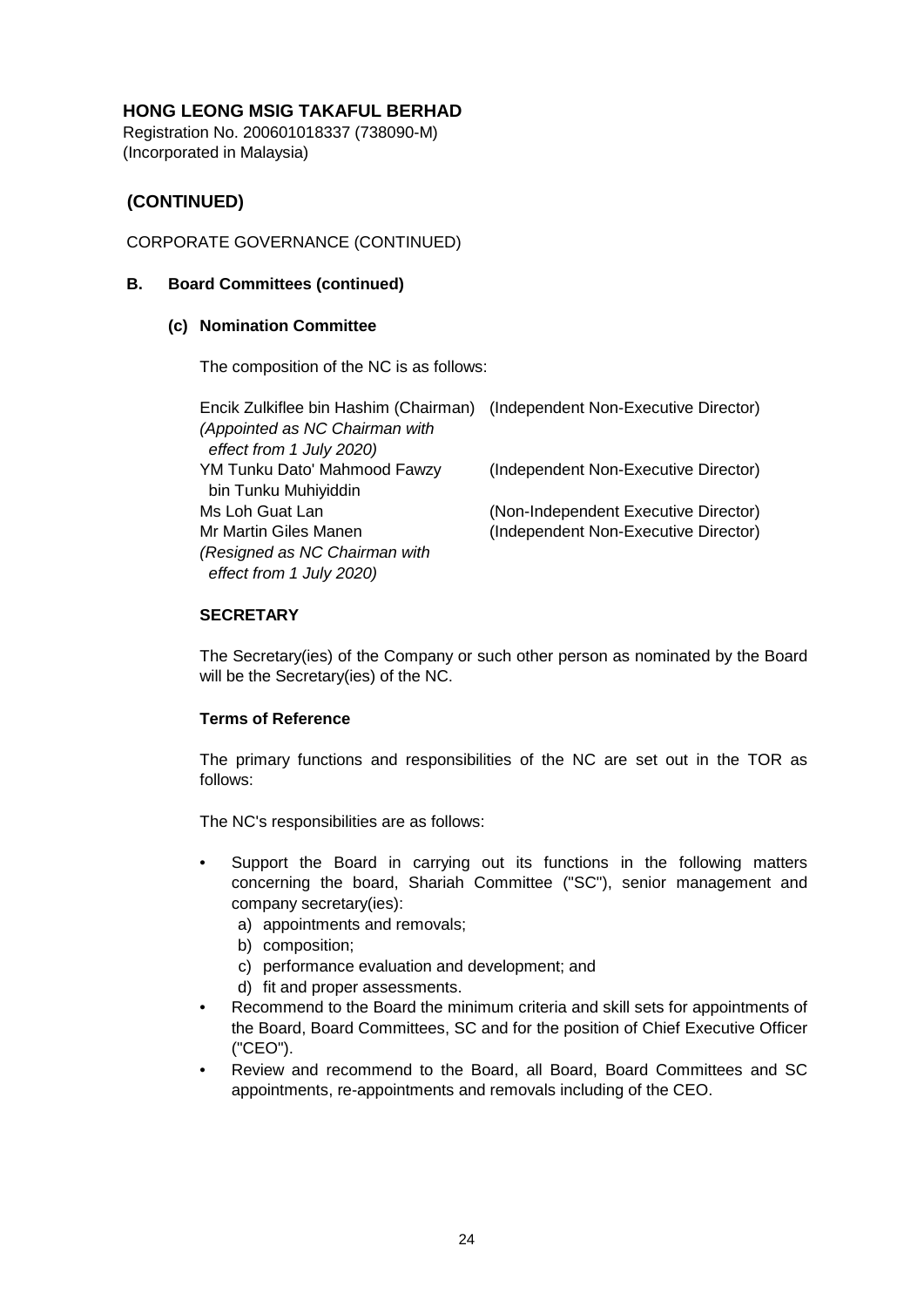Registration No. 200601018337 (738090-M) (Incorporated in Malaysia)

# **(CONTINUED)**

## CORPORATE GOVERNANCE (CONTINUED)

### **B. Board Committees (continued)**

### **(c) Nomination Committee (continued)**

The NC's responsibilities are as follows: (continued)

- Review annually the overall composition of the Board and SC in terms of the appropriate size and skills, the balance between executive directors, nonexecutive and independent directors, competence, knowledge and mix of skills and other core competencies required.
- Assess annually the performance and effectiveness of the Board, Board Committees, each individual director and SC member and their contributions to the overall functions.
- Oversee the appointment and management of succession planning and performance evaluation of key senior management officers and recommend their removal if they are found ineffective, errant and negligent in discharging their responsibilities.
- Ensure that the Board receives an appropriate continuous training programme.

During the financial year ended 30 June 2020, four (4) NC meetings were held and the attendance of the members was as follows:

| <b>Members</b>                                    | Attendance |
|---------------------------------------------------|------------|
| Encik Zulkiflee bin Hashim (Chairman)             | $\star$    |
| YM Tunku Dato' Mahmood Fawzy bin Tunku Muhiyiddin | 4/4        |
| Ms Loh Guat Lan                                   | 4/4        |
| Mr Martin Giles Manen                             | 4/4        |

\* The NC meetings were held before Encik Zulkiflee bin Hashim's appointment.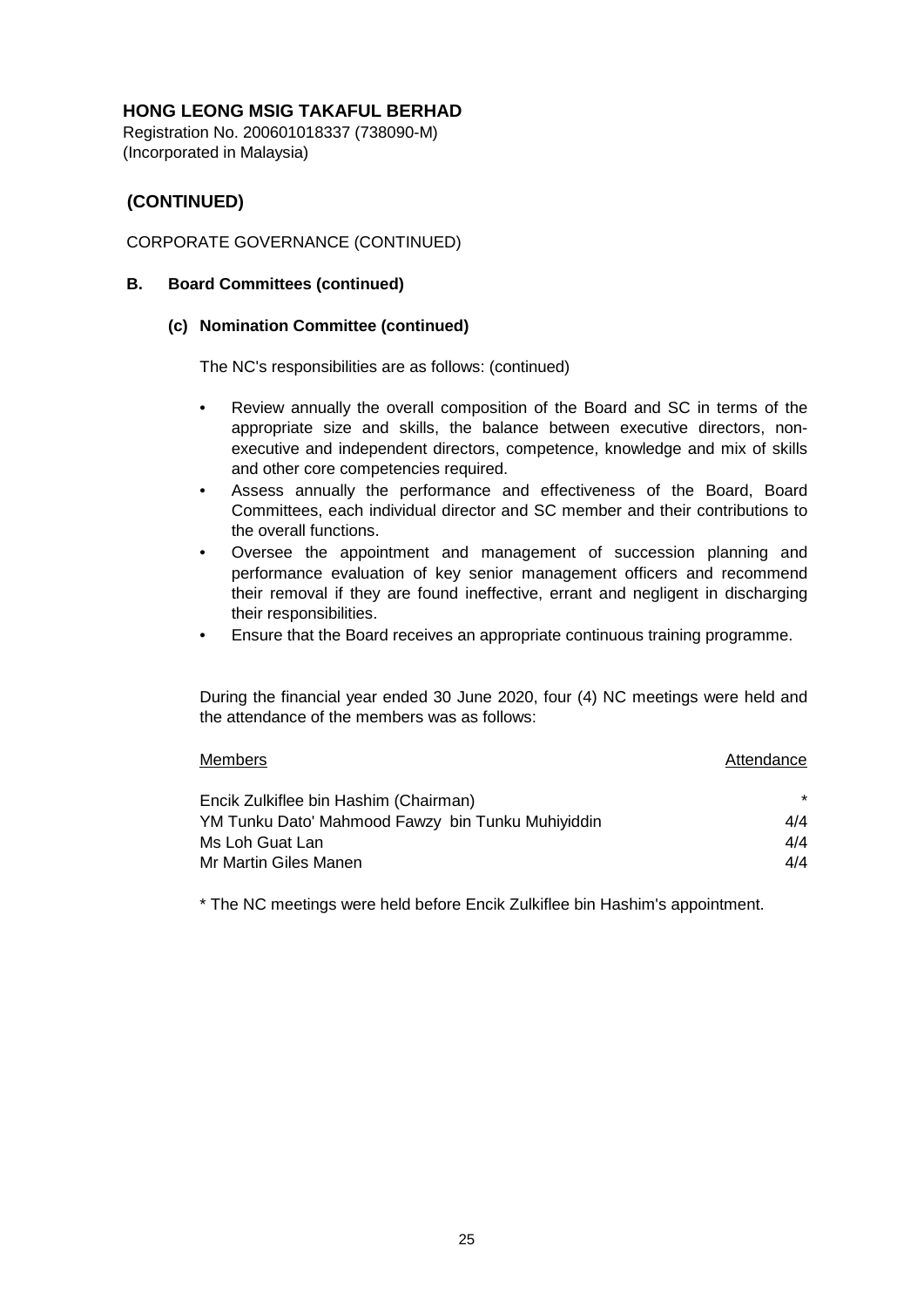Registration No. 200601018337 (738090-M) (Incorporated in Malaysia)

# **(CONTINUED)**

# CORPORATE GOVERNANCE (CONTINUED)

### **B. Board Committees (continued)**

#### **(d) Remuneration Committee**

The composition of the RC is as follows:

| Encik Zulkiflee bin Hashim (Chairman) (Independent Non-Executive Director) |                                      |
|----------------------------------------------------------------------------|--------------------------------------|
| (Appointed as RC Chairman with                                             |                                      |
| effect from 1 July 2020)                                                   |                                      |
| YM Tunku Dato' Mahmood Fawzy                                               | (Independent Non-Executive Director) |
| bin Tunku Muhiyiddin                                                       |                                      |
| Mr Martin Giles Manen                                                      | (Independent Non-Executive Director) |
| (Ceased as RC Chairman and                                                 |                                      |
| redesignated as RC member                                                  |                                      |
| with effect from 1 July 2020)                                              |                                      |

### **SECRETARY**

The Secretary(ies) of the Company or such other person as nominated by the Board will be the Secretary(ies) of the RC.

### **Terms of Reference**

The primary functions and responsibilities of the RC are set out in the TOR as follows:

The RC's responsibilities are as follows:

- Recommend to the Board the framework and policies governing the remuneration of the:
	- a) Directors;
	- b) SC;
	- c) CEO;
	- d) Senior management officers; and
	- e) Other material risk takers.
- Review and recommend to the Board for approval the specific remuneration packages of executive directors and the CEO.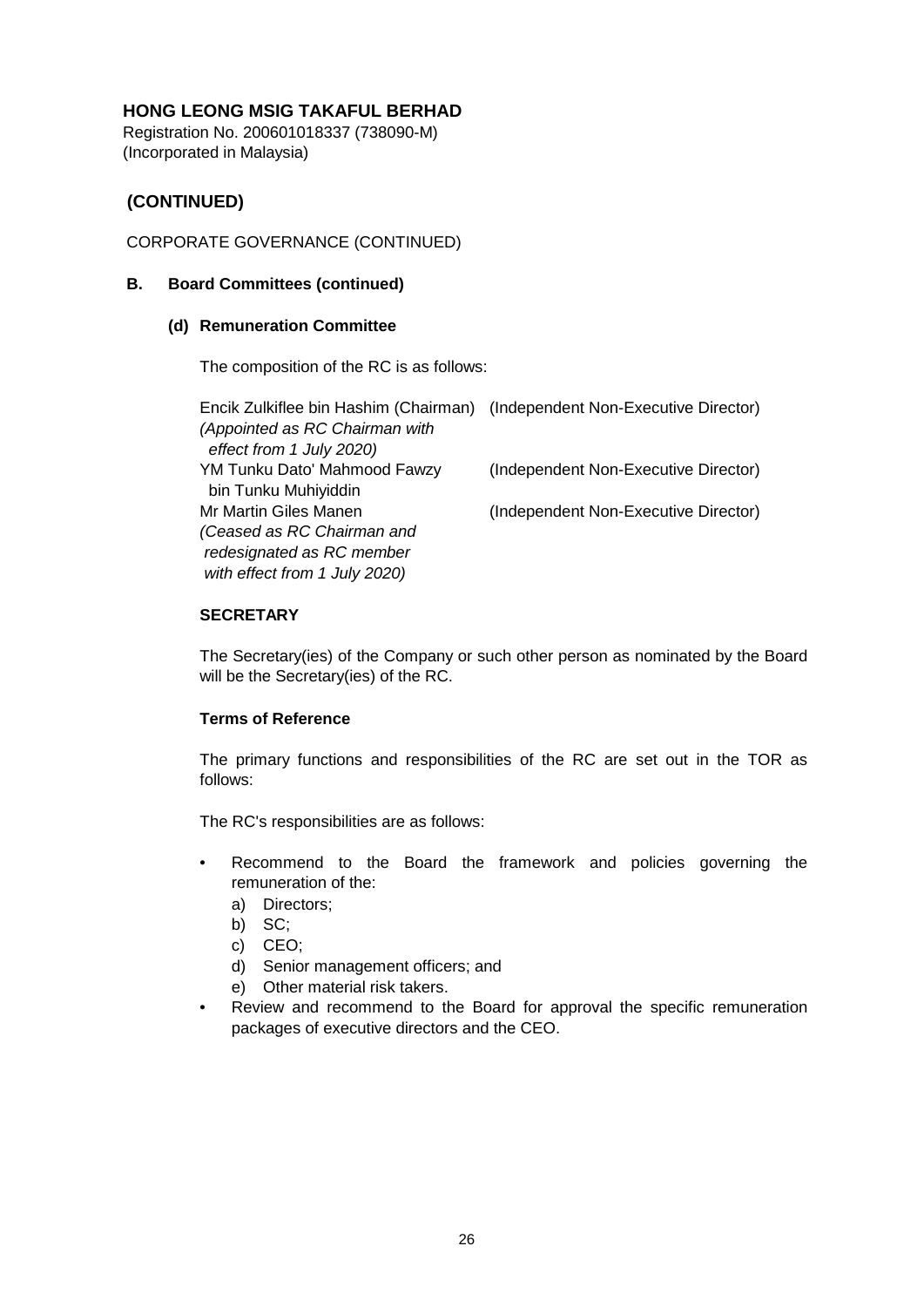Registration No. 200601018337 (738090-M) (Incorporated in Malaysia)

# **(CONTINUED)**

# CORPORATE GOVERNANCE (CONTINUED)

### **B. Board Committees (continued)**

### **(d) Remuneration Committee (continued)**

- Review and recommend to the Board for approval the remuneration of senior management officers and other material risk takers.
- Review and recommend to the Board for approval the remuneration of SC members.
- Other remuneration matters as may be agreed by the Board.

During the financial year ended 30 June 2020, two (2) RC meetings were held and the attendance of the members was as follows:

# Members Encik Zulkiflee bin Hashim (Chairman) 2/2 YM Tunku Dato' Mahmood Fawzy bin Tunku Muhiyiddin 2/2 Mr Martin Giles Manen 2/2 Attendance

The Group's remuneration scheme for Executive Directors is linked to performance, service seniority, experience and scope of responsibility and is periodically benchmarked to market/industry surveys conducted by human resource consultants. Performance is measured against profits and targets set in the Group's annual plan and budget.

The level of remuneration of Non-Executive Directors reflects the scope of responsibilities and commitment undertaken by them.

The fees of Directors are recommended and endorsed by the Board for approval by the shareholders of the Company at its Annual General Meeting.

### **Disclosure**

The detailed remuneration of each Director during the financial year ended 30 June 2020 is set out in Note 24 to the financial statements.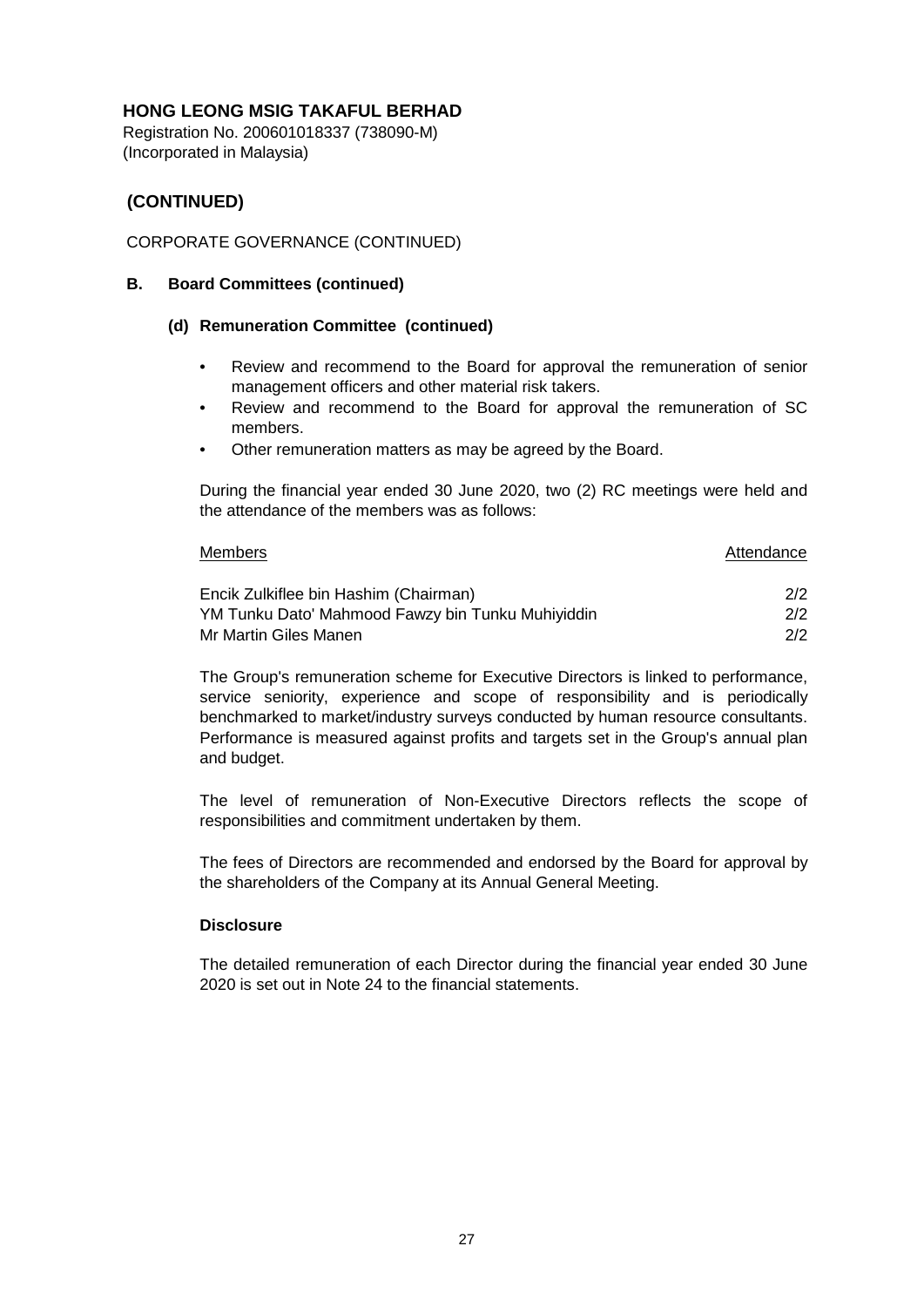Registration No. 200601018337 (738090-M) (Incorporated in Malaysia)

# **(CONTINUED)**

### CORPORATE GOVERNANCE (CONTINUED)

#### **B. Board Committees (continued)**

### **(d) Remuneration Committee (continued)**

### **Remuneration Policy**

The Company's remuneration strategy supports and promotes a high performance culture to deliver the Company's vision to be a highly digital and innovative takaful insurer. It also forms a key part of our Employer Value Proposition with the aim to drive the right behaviours, create a workforce of strong values, high integrity, clear sense of responsibility and high ethical standards.

The remuneration framework provides a balanced approach between fixed and variable components that is measured using a robust and rigorous performance management process which incorporates meritocracy in performance, the Company's values, key behaviours in accordance to our Code of Conduct and risk and compliance management as part of the key performance indicators for remuneration decisions.

The remuneration framework also reinforces a strong internal governance on performance and remuneration of control functions which are measured and assessed independently from business units/functions they support to avoid any conflict of interests. The framework stipulates that for effective segregation these staff will be appraised principally based on achievement of their control objectives.

### **Compensation for Material Risk Takers**

The remuneration for member of senior management and other material risk taker is approved by the board annually.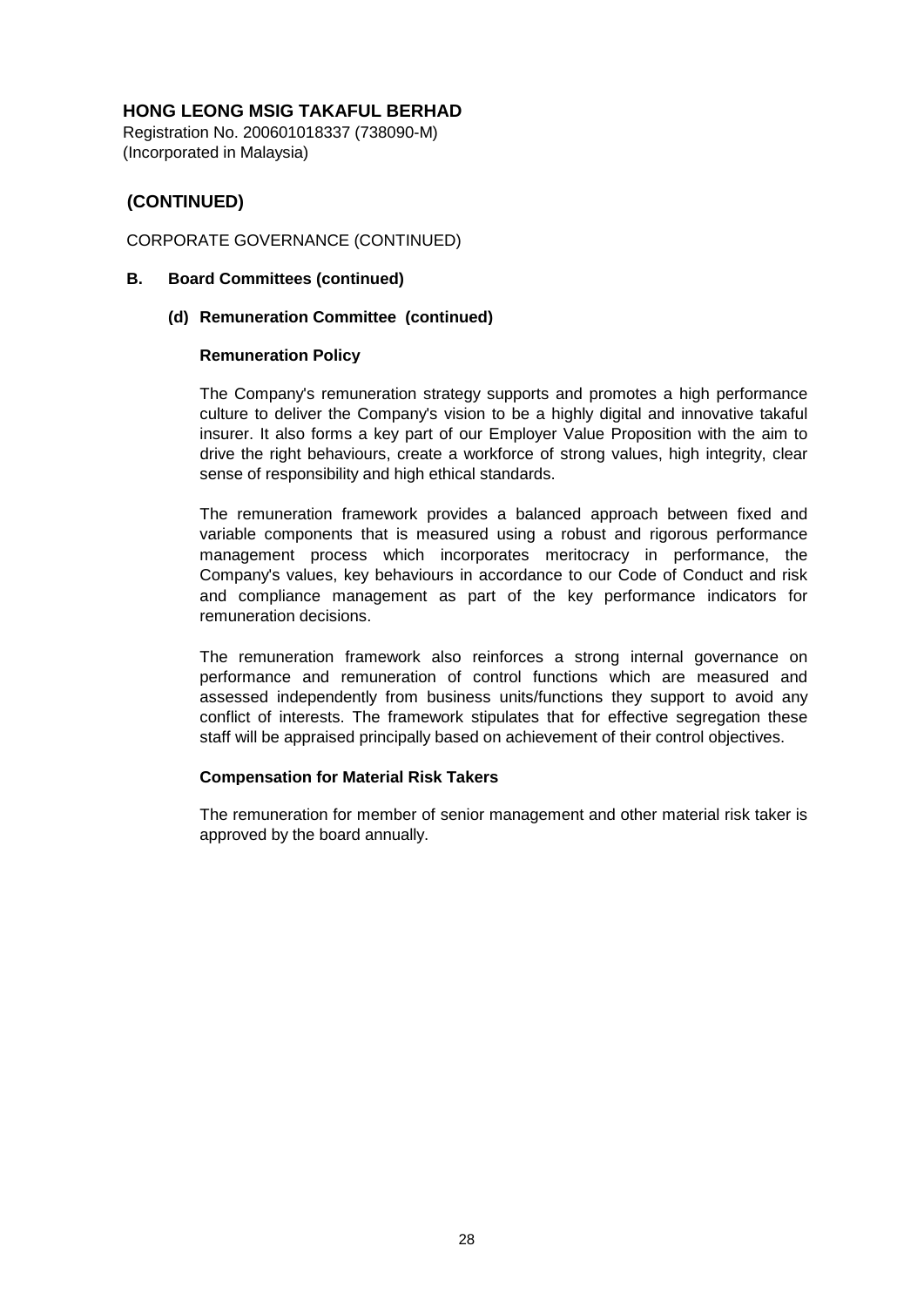Registration No. 200601018337 (738090-M) (Incorporated in Malaysia)

# **(CONTINUED)**

# CORPORATE GOVERNANCE (CONTINUED)

### **B. Board Committees (continued)**

### **(d) Remuneration Committee (continued)**

The remuneration for Senior Officers and Material Risk Takers for financial year 2019/2020 is shown in the table below:

| Total value of<br>remuneration | <b>CEO</b>          |                 |                     | <b>Senior Management and</b><br>other Material Risk Takers |
|--------------------------------|---------------------|-----------------|---------------------|------------------------------------------------------------|
| awards for the                 | <b>Unrestricted</b> | <b>Deferred</b> | <b>Unrestricted</b> | <b>Deferred</b>                                            |
| financial year                 | (RM)                | (RM)            | (RM)                | (RM)                                                       |
| <b>Fixed Remuneration</b>      |                     |                 |                     |                                                            |
| • Cash-based                   | 636,000             |                 | 2,957,617           |                                                            |
| • Shares and share-            |                     |                 |                     |                                                            |
| linked instruments             |                     |                 |                     |                                                            |
| • Other                        |                     |                 |                     |                                                            |
| <b>Variable Remuneration</b>   |                     |                 |                     |                                                            |
| • Cash-based                   | 277,734             |                 | 508,695             |                                                            |
| • Shares and share-            |                     |                 |                     |                                                            |
| linked instruments             |                     |                 |                     |                                                            |
| $\bullet$ Other                | 176,098             |                 | 714,637             |                                                            |

### **C. Independence**

The Company has in place a policy in relation to the tenure for Independent Directors of the Company ("Tenure Policy") under the Fit and Proper Policy of the Company. Pursuant to the Tenure Policy, the tenure of an Independent Director shall not exceed a cumulative term of 9 years from the date of his or her first appointment in the Company. Upon completion of the 9 years, an independent director shall retire on the expiry date of his or her term of office approved by BNM.

The Board seeks to strike an appropriate balance between tenure of service, continuity of experience and refreshment of the Board. Although a longer tenure of directorship may be perceived as relevant to the determination of a Director's independence, the Board recognises that an individual's independence should not be determined solely based on tenure of service. Further, the continued tenure of directorship brings considerable stability to the Board, and the Company benefits from Directors who have, over time, gained valuable insight into the Company, its market and the industry.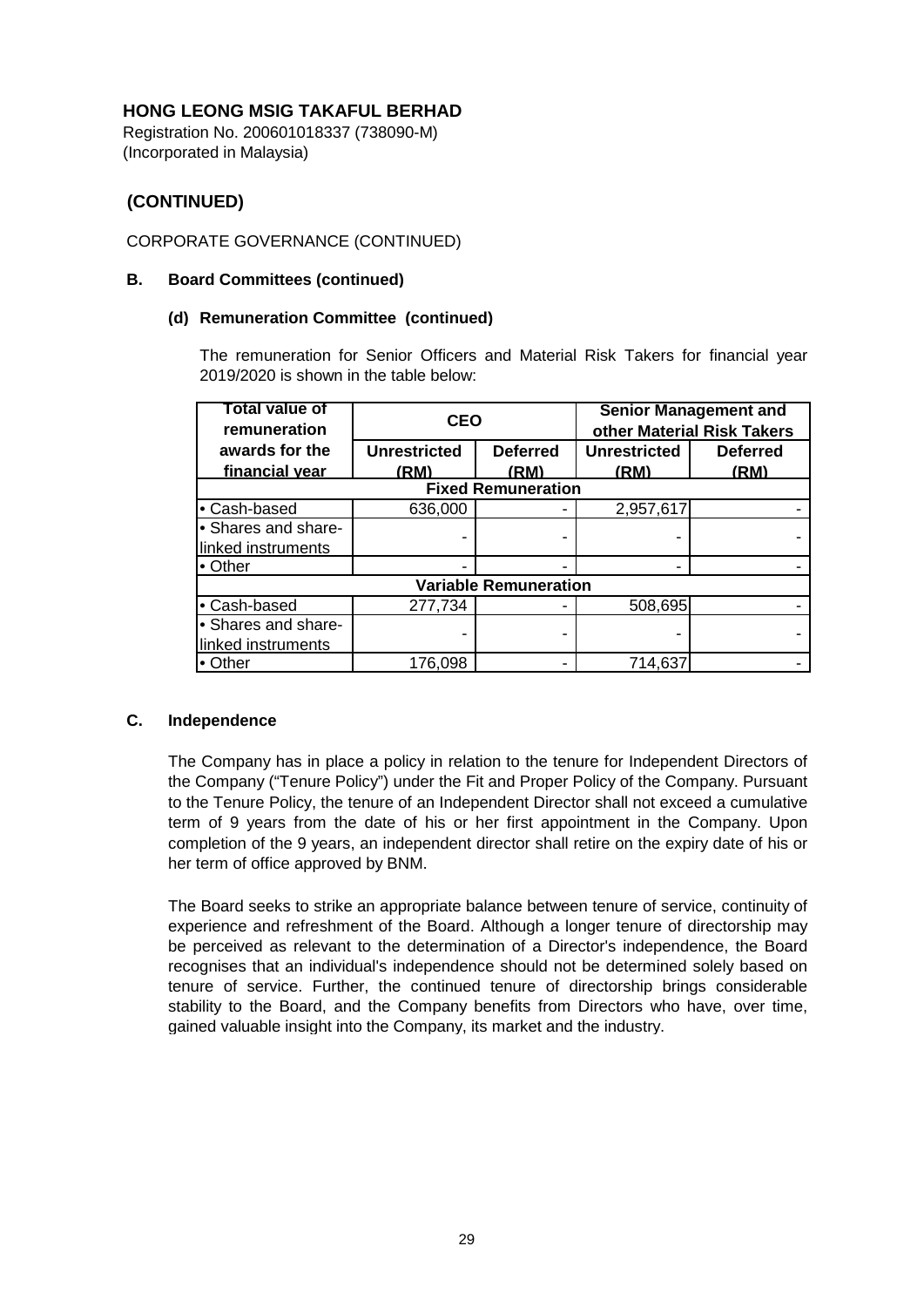Registration No. 200601018337 (738090-M) (Incorporated in Malaysia)

# **(CONTINUED)**

## CORPORATE GOVERNANCE (CONTINUED)

### **C. Independence (continued)**

The independent Directors have declared their Independence, and the NC and the Board have determined, at the annual assessment carried out, that the independent Directors, have continued to bring objective judgment to the Board deliberations and decision making. The tenure of all the Independent directors on the Board does not exceed 9 years.

### **D. Commitment**

The Directors are aware of their responsibilities and devote sufficient time to carry out such responsibilities. Board meetings are scheduled a year ahead in order to enable full attendance at Board meetings. Additional meetings may be convened on an ad-hoc basis as and when necessary. Where appropriate, decisions are also taken by way of Directors' Circular Resolutions. Directors are required to attend at least 75% of Board meetings held in each financial year pursuant to the BNM CG Policy.

All Board members are supplied with information in a timely manner. The Company has moved towards electronic Board reports. Board reports are circulated electronically prior to Board and Board Committee meetings and the reports provide, amongst others, financial and corporate information, significant operational, financial and corporate issues, updates on the performance of the Company and management's proposals which require the approval of the Board.

All Directors have access to the advice and services of qualified and competent Company Secretaries to facilitate the discharge of their duties effectively. The Company Secretaries are qualified to act under Section 235 of the Companies Act 2016. They support the effective functioning of the Board, provides advice and guidance to the Board on policies and procedures, relevant rules, regulations and laws in relation to corporate secretarial and governance functions and facilitates effective information flow amongst the Board, Board Committees and senior management. All Directors also have access to the advice and services of the internal auditors and in addition, to independent professional advice, where necessary, at the Company's expense, in consultation with the Chairman or the Chief Executive Officer of the Company.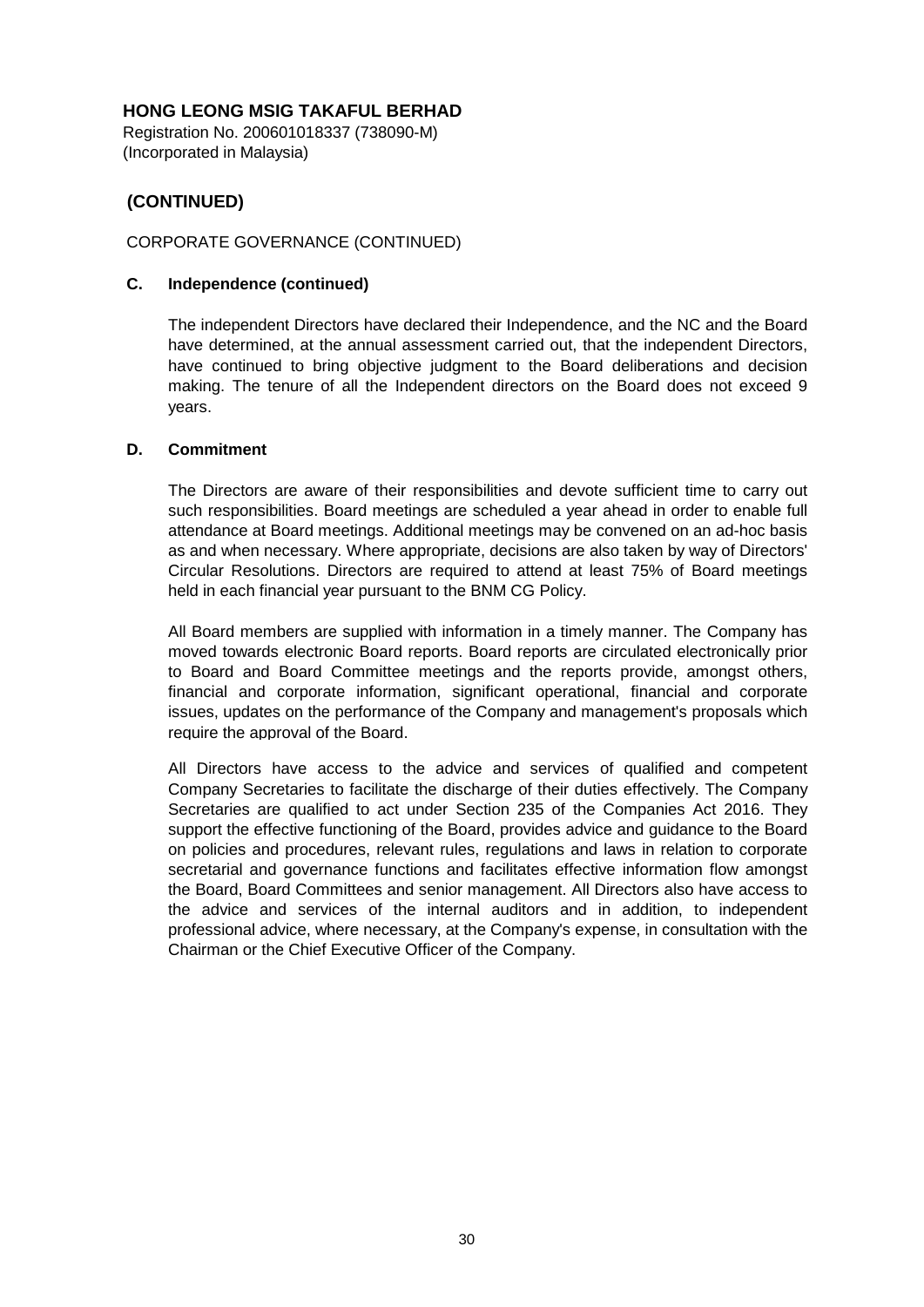Registration No. 200601018337 (738090-M) (Incorporated in Malaysia)

# **(CONTINUED)**

## CORPORATE GOVERNANCE (CONTINUED)

### **D. Commitment (continued)**

At Board meetings, active deliberations of issues by Board members are encouraged and such deliberations, decisions and conclusions are recorded by the Company Secretaries accordingly. Director who has, directly or indirectly, an interest in a material trasaction or material arrangement shall not be present at the Board meeting where the material transaction or material arrangement is being deliberated by the Board.

### **E. Internal Control Framework**

The Board has overall oversight responsibility to ensure that the Company maintains an adequate system of internal controls and is equipped with effective operations and risk management, as well as procedures to ensure compliance with laws, regulations, internal guidelines and requirements to safeguard assets of the Company and stakeholders' interest.

The system of internal controls provides resonable but not absolute assurance that the Company would not be adversely affected by any event that could be reasonably foreseen as it strives to achieve its business objectives. It is noted that no system of internal controls can provide absolute assurance in this regard, or absolute assurance against the occurance of material errors, poor judgement in decision-making, human error, losses, fraud or other irregularities.

### **F. Corporate Independence**

The Company has complied with BNM's Guidelines on Related Party Transactions (BNM/RH/GL-018-6) in respect of all its related party undertakings. All necessary disclosures have been made to the Board regulary and where required, prior Board approval has been obtained. All material related party transactions are disclosed in Note 23 to the financial statements.

### **G. Management Accountability**

The Company operates in an organisational structure and environment which are constantly being reviewed and enhanced to ensure that it remains appropriate for the operating environment. Human resource procedures of the Company provide for the setting of goals and training of each employee. The Company conducts formal appraisals for each employee on an annual basis.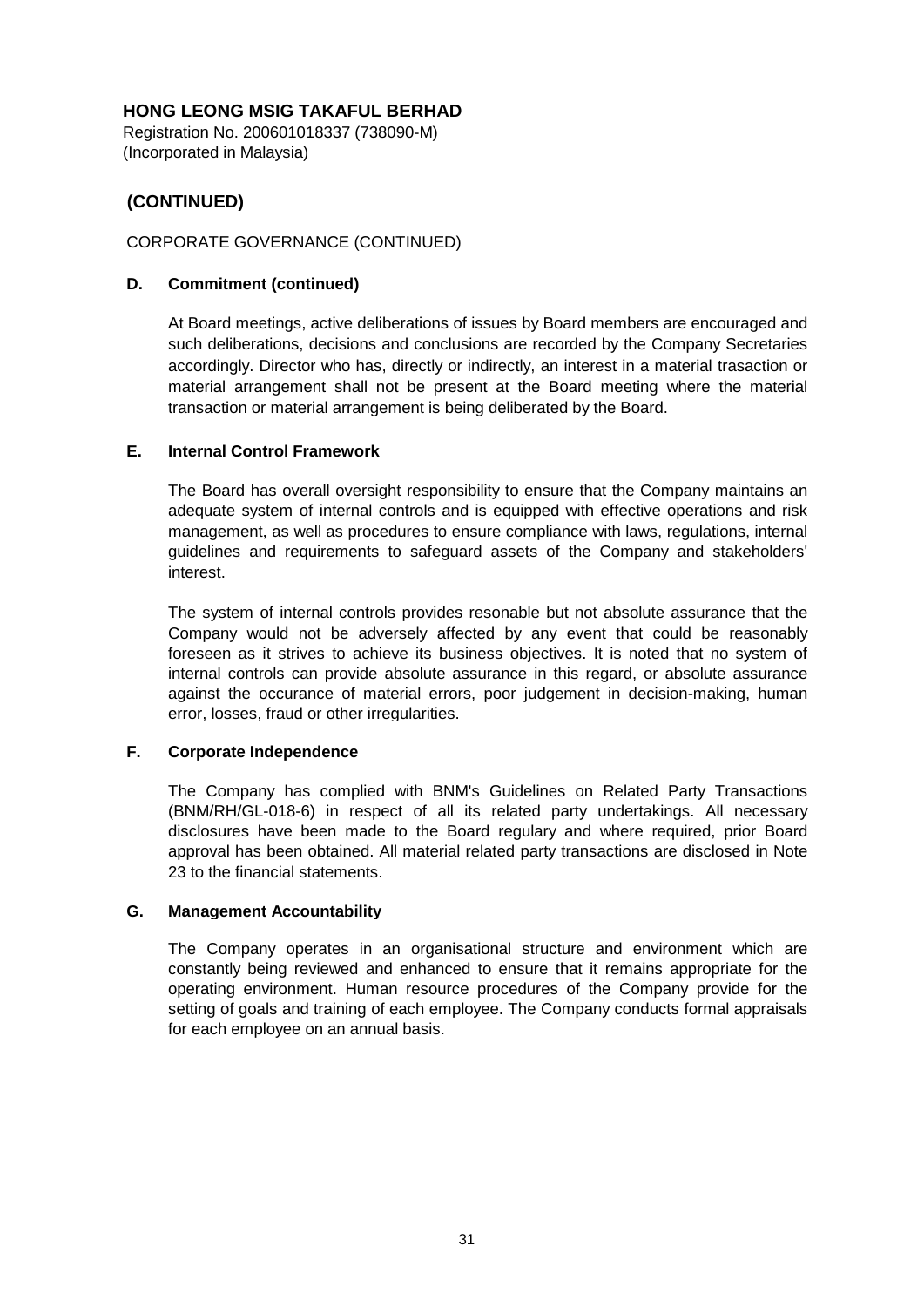Registration No. 200601018337 (738090-M) (Incorporated in Malaysia)

# **(CONTINUED)**

### CORPORATE GOVERNANCE (CONTINUED)

#### **H. Public Accountability**

As a custodian of public funds, the Company's dealings with the public are always conducted fairly, honestly and professionally. All staff of the Company are required to comply with the Code of Ethics and Conduct.

#### **I. Relationship with Auditors**

The external auditors are appointed on the recommendation by the GBAC, which determines the remuneration of the external auditors. The external auditors meet with the GBAC to:

- a) Present the scope of the audit before the commencement of audit; and
- b) Review the results of the financial year as well as the Internal Control letter after the conclusion of the audit.

### **J. Shariah Committee ("SC")**

The Board has appointed an independent Shariah Committee ("SC"), whose members are made up of qualified persons as approved by BNM, to provide advice, decision, views and opinions related to Shariah matters, as well as perform oversight role on Shariah matters related to the business operations, affairs and activities to ensure compliance with Shariah.

The members of the SC are as follows:

| Assoc. Prof. Dr. Amir Shaharuddin<br>(Appointed with effect from 1st April 2020) | (Chairman) |
|----------------------------------------------------------------------------------|------------|
| Puan Zarinah Mohd Yusoff                                                         | (Member)   |
| (Appointed with effect from 1st April 2020)                                      |            |
| Assoc. Prof. Dr. Asmak Ab Rahman                                                 | (Member)   |
| (Re-appointed with effect from 1st April 2020)                                   |            |
| Assoc. Prof. Dr. Nurul Aini Muhamed                                              | (Member)   |
| (Re-appointed with effect from 1st April 2020)                                   |            |
| Dr. Muhammad Aunurrochim Mas'ad Saleh                                            | (Member)   |
| (Re-appointed with effect from 1st April 2020)                                   |            |
| Assoc. Prof. Dr. Ab. Mumin Ab. Ghani                                             |            |
| (Resigned with effect from 31st March 2020)                                      |            |
| Asst. Prof. Dr. Uzaimah Ibrahim                                                  |            |
| (Resigned with effect from 31st March 2020)                                      |            |